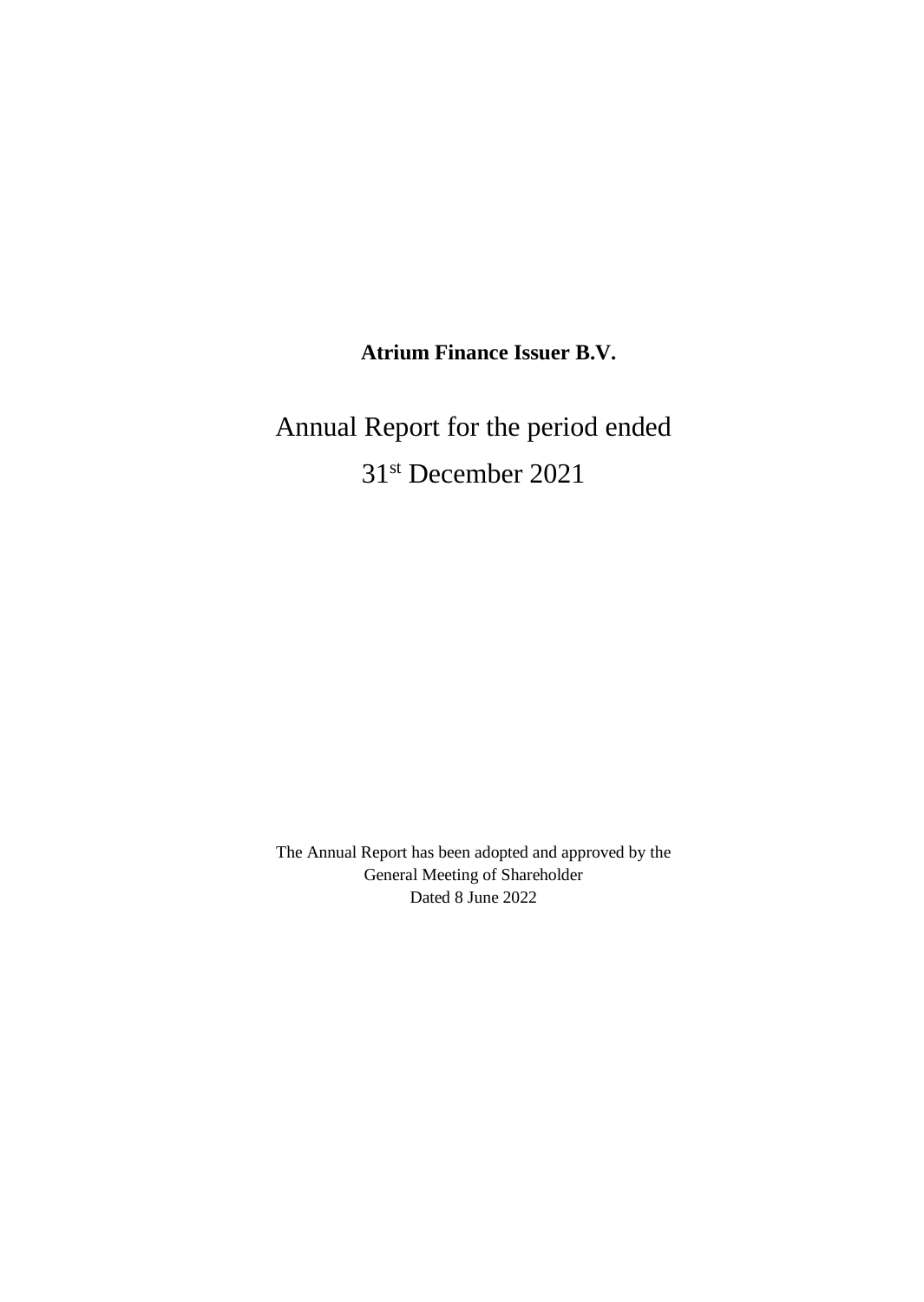# **Contents Page**

| Directors' report                                          | 3       |
|------------------------------------------------------------|---------|
| Statement of financial position as at 31 December 2021     | 6       |
| Statement of profit or loss and other comprehensive income |         |
| for the year ended 31 December 2021                        |         |
| <b>Cash Flow Statement</b>                                 | 8       |
| Statement of Changes in Equity                             | 9       |
| Notes to the financial statements                          | $10-22$ |
| Other information                                          | 23      |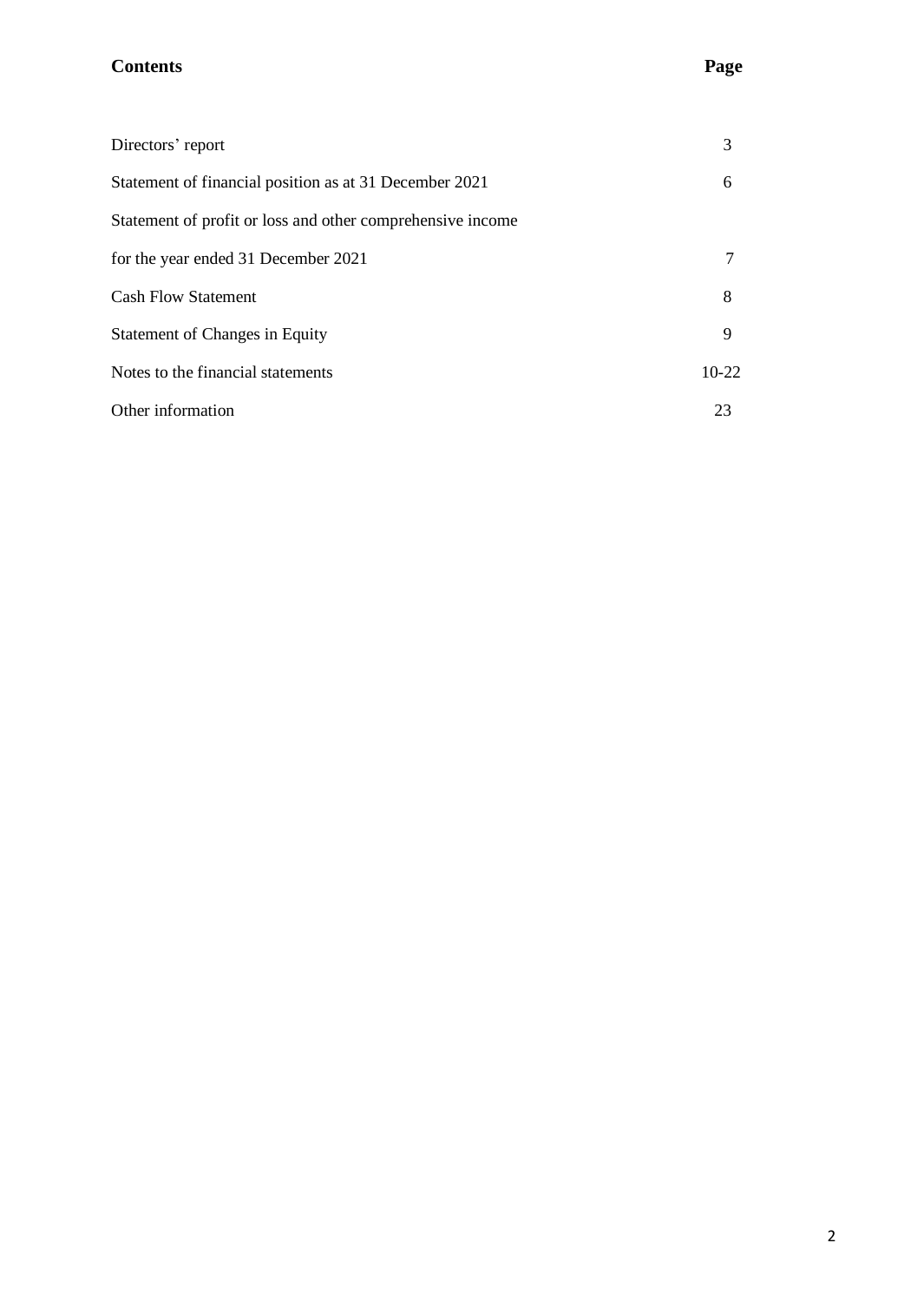# **Directors' report**

The managing directors are pleased to present the Annual Report of Atrium Finance Issuer B.V. (the "Company"), as at 31 December 2021 and for the year then ended.

#### **General information**

The Company was incorporated on 31 August 2020 as a private limited liability company (Besloten Vennootschap).

The Company is a wholly owned subsidiary of Atrium Finance Limited (Cyprus) and a member of the group of companies (the "Group") headed by Atrium European Real Estate Limited ("AERE"). To the best of the managing directors' knowledge, Norstar Holding Inc is the ultimate parent company.

The principal activities of the Company consist mainly of acting as an intermediate company in the Group financing with the main purpose of borrowing, lending and raising funds, including issuance of bonds or other securities notes.

#### **Events and transactions during the period**

In January 2021, the Company issued a  $\epsilon$ 300,000,000 inaugural green bond ("Green Notes") under a Euro Medium Term Note ('EMTN") Programme. The Green Notes were issued at a price of 98.167%, are due 5 September 2027 and carry a fixed 2.625% coupon. The Green Notes are guaranteed by AERE.

In February 2021, the proceeds from the issuance were used to grant a loan to AERE in a nominal amount of €300,000,000 with a fixed interest rate of 2.625% and due date of September 2027.

At the same time, the Company entered into an agreement with AERE to provide loan administration services ("Services"). The service fee income charged to AERE in 2021 was €123,643 (2020: nil).

In June 2021, the shareholder of the Company made a capital contribution as a share premium in an amount of €75,000.

The total operating income was  $\epsilon$ 8,2 million for the year (2020: nil).

The net operating profit after tax was  $\epsilon$ 9,100 in 2021 (2020: loss  $\epsilon$ 10,067).

The working capital ratio (measured as current asset / current liabilities) is higher than 100%. Liquid funds comprise cash and cash equivalents amounted to  $\epsilon$ 148,985 as at 31 December 2021.

There are no significant risks identified related to our strategy, operational activities, financial reporting and compliance with laws and regulations.

#### **Credit risk**

Financial assets subject to credit risk include cash balances and receivable due from a related party.

An impairment analysis of the receivable is performed at each reporting date on an individual basis. A financial asset is 'credit-impaired' when one or more events that have a detrimental impact on the estimated future cash flows of the financial asset have occurred. Evidence that a financial asset is creditimpaired includes the following observable data:

- significant financial difficulty of the debtor;
- a breach of contract such as a default or when the receivables are past due;
- collection rate;
- it is probable that the debtor or borrower will enter bankruptcy or other financial reorganization;

The debtor predominantly holds indirect investments which own real estate properties that have been valued by independent reputable professional valuators.

The Company reviews the creditworthiness of the parent company by reviewing external publications (including published Group financial statements) and external rating agencies. No allowance for impairment for incurred losses in respect of receivables was recognized during the year.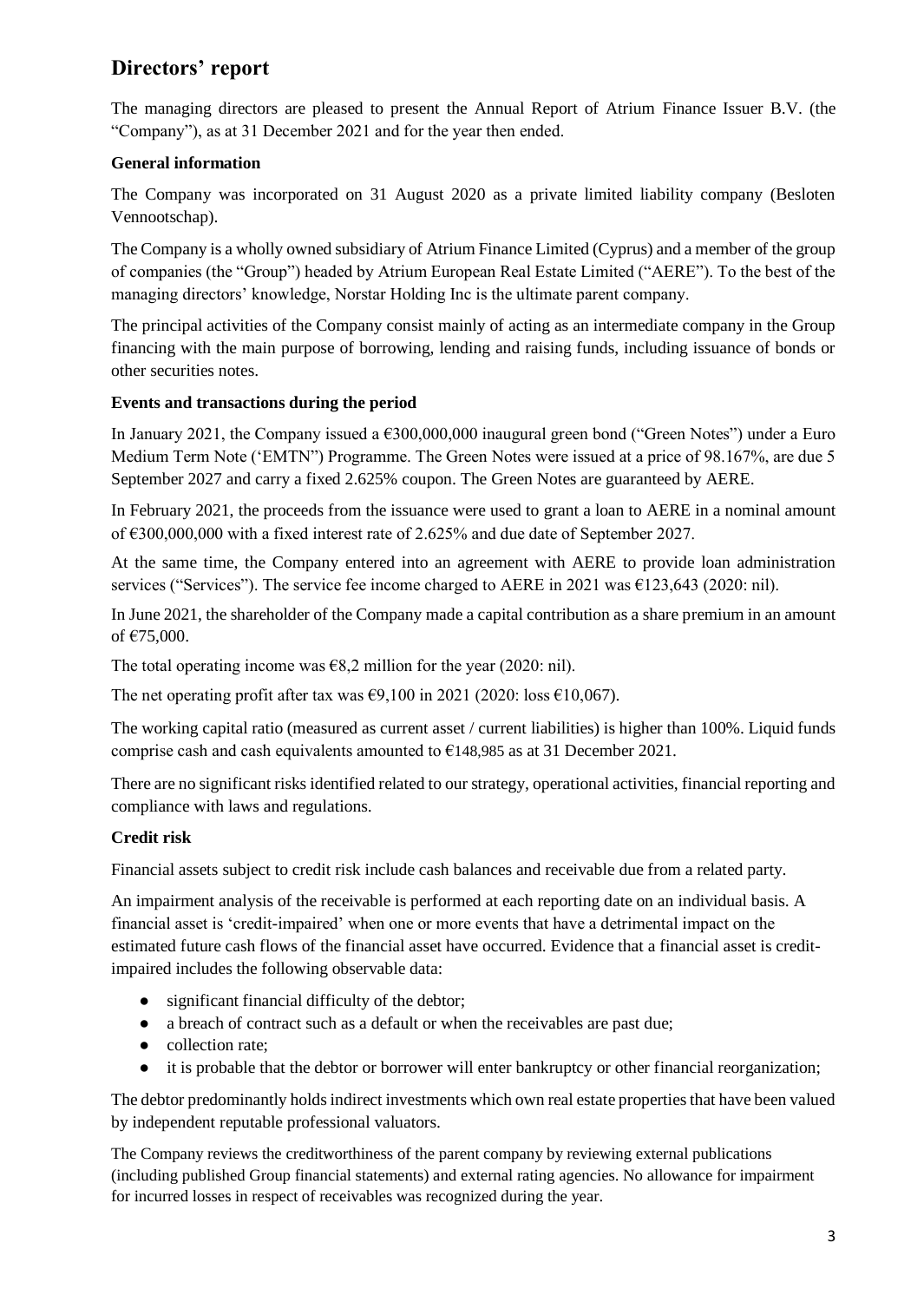#### **Interest rate risk**

Interest rate exposure arising from long term borrowings is analysed on a regular basis. As at 31 December 2021, all of the Company's borrowings were effectively at a fixed interest rate. The Loan to AERE and the Green Notes have matching nominal amounts.

#### **Liquidity risk**

Liquidity risk is the risk that the company may be unable to meet its payment obligations. The Company's liquidity risk arises in the event that AERE will be unable to pay their commitments to Atrium Finance Issuer B.V. as the Company acts as an intermediate company in the Group financing and will then be unable to meet its bond obligations.

#### **Fraud / Integrity / Corruption prevention**

Atrium Finance Issuer B.V. falls within the AERE Group's Program of Compliance for Integrity and Corruption Prevention. The Company complies with the AERE's Code of Conduct that defines the rules outlining the responsibilities and proper practices of employees related to trading in financial instruments. The Code of Conduct is available on Atrium's website: [www.aere.com.](http://www.aere.com/) Given the nature of the Company as intermediate in group financing the fraud risk is limited and mitigate by control environment in compliance with AERE's policies.

#### **Climate risk**

The AERE Group is exposed to the potential impacts of future climate change and climate change-related risks. In particular, the AERE Group is exposed to unpredictable physical risks from possible future changes in climate and rare catastrophic weather events. No impact of climate change is expected on the Company.

#### **Internal Control System**

The Company's administrative and accounting procedures used in the financial reporting and daily operations, are assessed on a regular basis and comply with the internal controls system. Atrium Finance Issuer B.V. falls within the AERE Group Internal Control Framework.

#### **Information on male/female partitioning of board members**

The board currently consists of two males and one female member. Accordingly, the Company meets the 30% female/male ratio target figure. There has been no change in the composition of the board members in 2021.

#### **State of affairs**

During 2021, the Company continued to carry out its main activities.

#### **Future outlook**

No significant changes are expected in the future for this Company.

#### **Activities**

No new significant activities have been implemented to date.

Please refer to Note 4 for further information regarding the impact of COVID-19 on AERE as the guarantor.

For events occurred subsequent to the balance sheet date refer to Note 16.

#### Personnel

As of 31 December 2021, the Company had 2 employees, both located in the Netherlands (2020: nil).

The average number of employees of the Company in 2021 was 2 (2020: nil). The number of employees is considered sufficient for the Company size and nature of operations.

In 2021 out of the total employee costs of  $\epsilon$ 63,925, an amount of  $\epsilon$ 25,000 was paid to a managing directors. No remuneration for the managing directors applicable for 2020.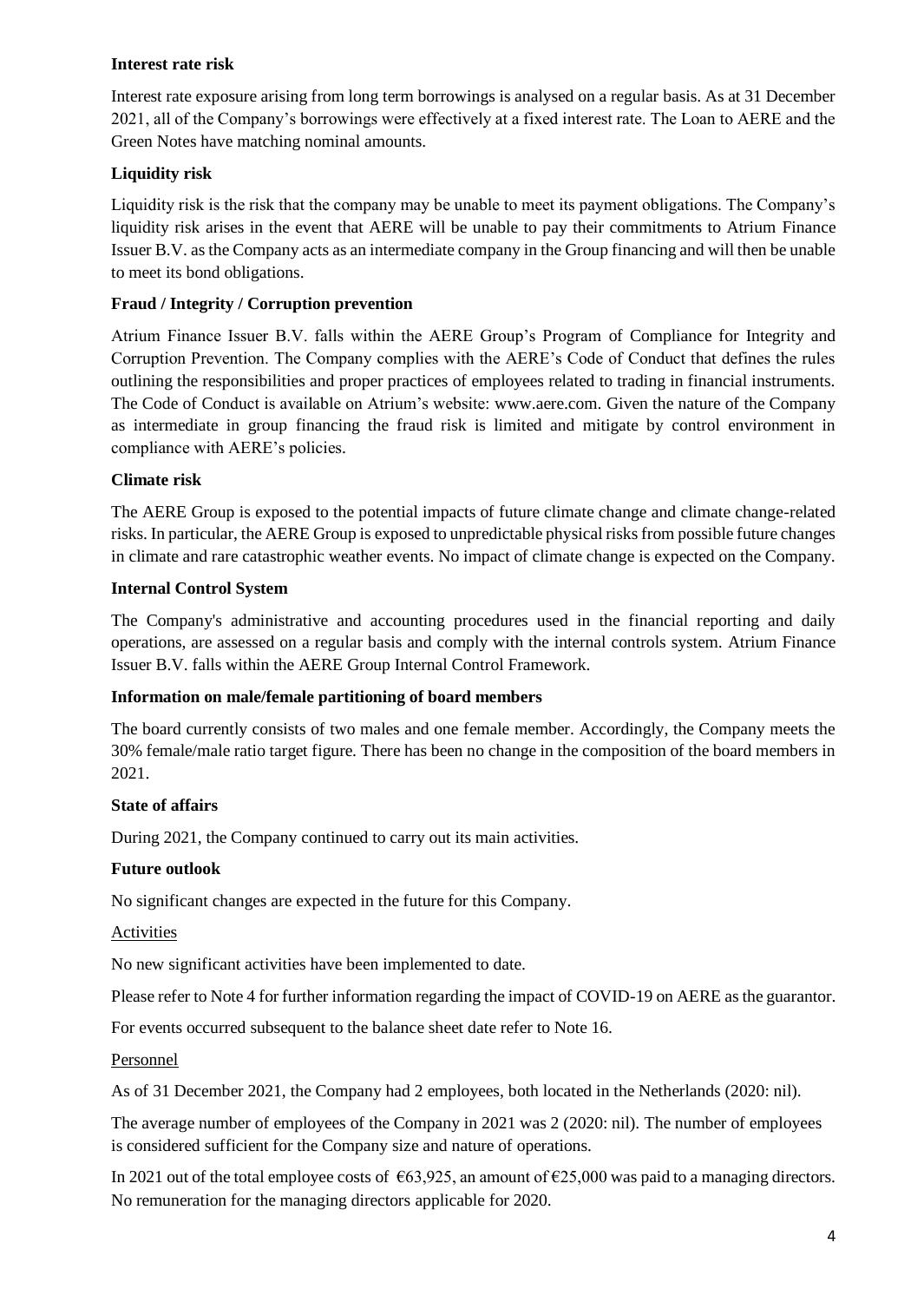The Managing Directors performed the duties of the statutory audit committee requirements.

Amsterdam, on 8 June 2022.

Managing directors:

 $\overline{\phantom{a}}$ 

 $\mathscr{U}$ 

Molly Katz Ryan Lee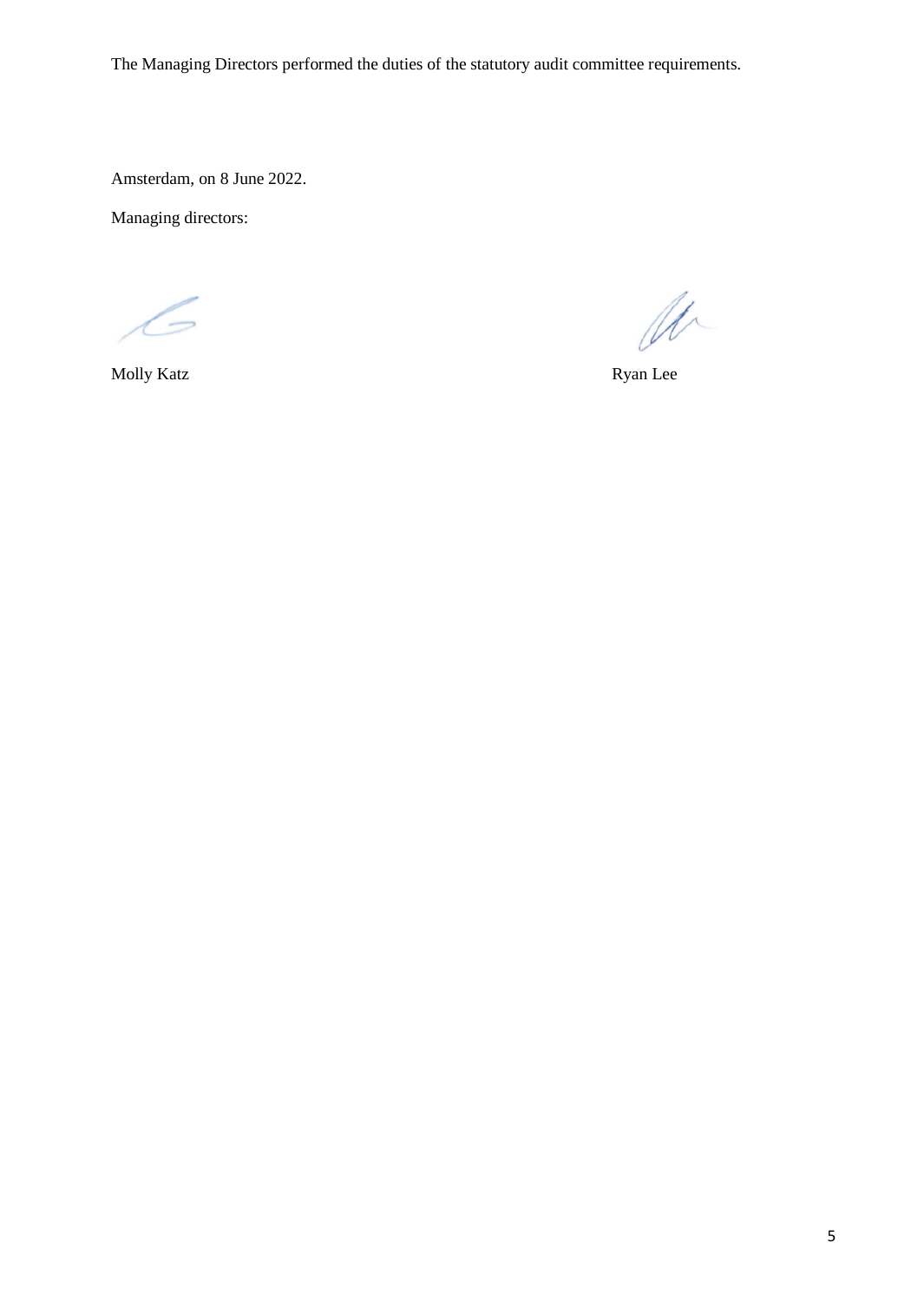# **Statement of financial position as at 31 December 2021 (after appropriation of result)**

|                                      |                | 31 December 2021 | 31 December 2020 |
|--------------------------------------|----------------|------------------|------------------|
|                                      |                |                  | €                |
| <b>ASSETS</b>                        |                |                  |                  |
| <b>Non-current assets</b>            |                |                  |                  |
| Financial assets at amortised cost   | 5              | 293,172,191      |                  |
| <b>Total non-current assets</b>      |                | 293,172,191      |                  |
| <b>Current assets</b>                |                |                  |                  |
| Prepayments                          |                |                  | 2,000            |
| Interest receivable                  | 5              | 2,523,288        |                  |
| Cash and Cash equivalents            |                | 148,985          | 7,934            |
| <b>Total current assets</b>          |                | 2,672,273        | 9,934            |
| <b>TOTAL ASSETS</b>                  |                | 295,844,464      | 9,934            |
| <b>Equity</b>                        |                |                  |                  |
| Share capital                        | $\sqrt{6}$     | 1                |                  |
| Share premium                        | 6              | 90,000           | 15,000           |
| <b>Retained Deficit</b>              | 6              | (967)            | (10,067)         |
| Total shareholders' equity           |                | 89,034           | 4,934            |
| Non-current liabilities              |                |                  |                  |
| Long term borrowings                 | $\overline{7}$ | 293,172,191      |                  |
| <b>Total non-current liabilities</b> |                | 293,172,191      |                  |
| <b>Current liabilities</b>           |                |                  |                  |
| Trade and other payables             |                | 19,951           |                  |
| Accrued expenditures                 | 8              | 2,563,288        | 5,000            |
| <b>Total current liabilities</b>     |                | 2,583,239        | 5,000            |
| TOTAL EQUITY AND LIABILITIES         |                | 295,844,464      | 9,934            |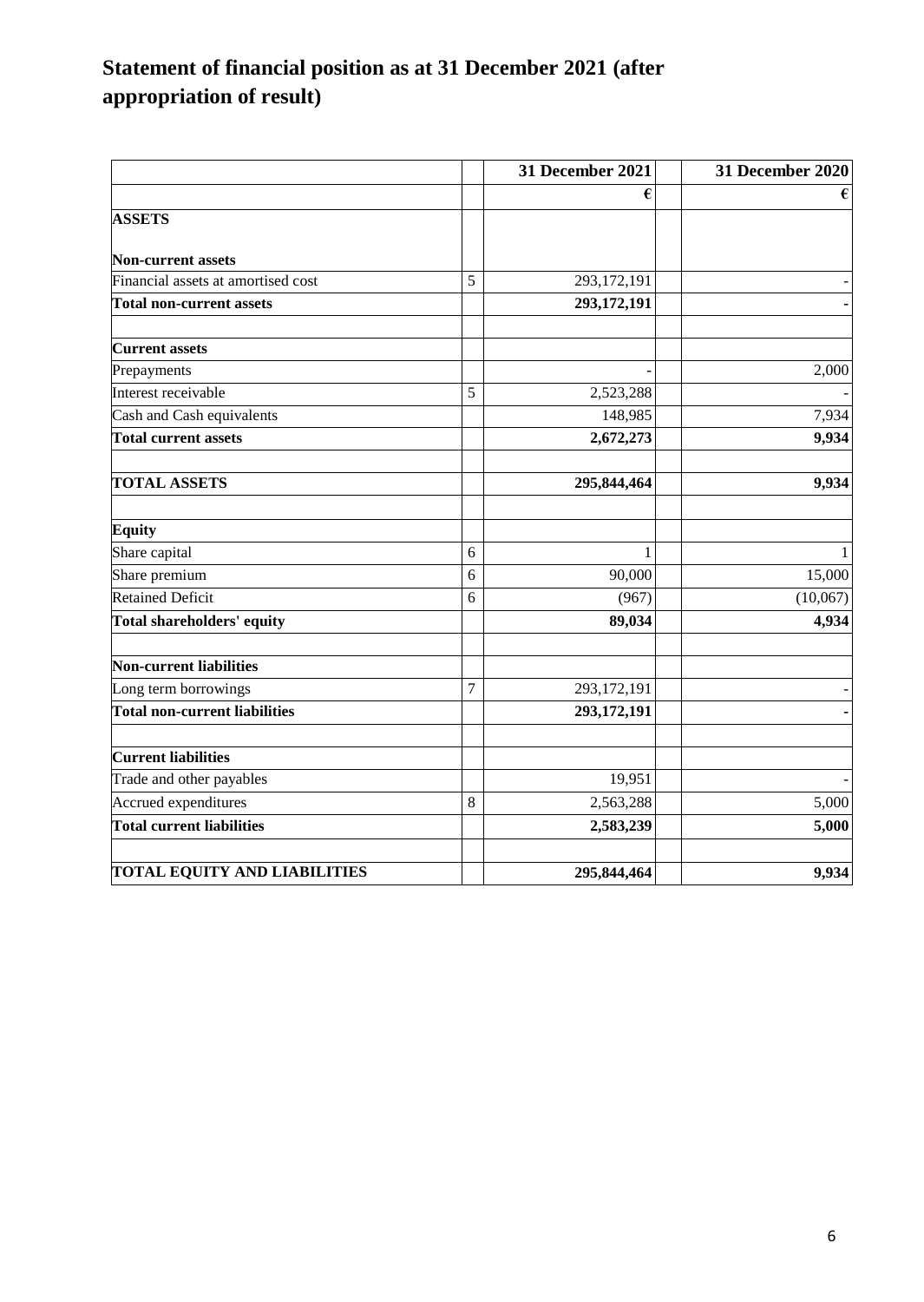# **Statement of profit or loss and other comprehensive income for the year ended 31 December 2021**

|                                      |    |               | 31 August -31 |
|--------------------------------------|----|---------------|---------------|
|                                      |    | 2021          | December 2020 |
|                                      |    | €             | €             |
| Service fee income                   | 9  | 123,643       |               |
| Interest income                      | 5  | 8,080,907     |               |
| <b>Total operating income</b>        |    | 8,204,550     |               |
| Administrative expenses              | 10 | (105, 738)    | (10,050)      |
| Interest expense                     | 7  | (8,080,907)   |               |
| <b>Total operating expenses</b>      |    | (8, 186, 645) | (10, 050)     |
| Net operating gain / (loss)          |    | 17,905        | (10, 050)     |
| Other financial expense              |    | (8, 805)      | (17)          |
| Total net financial income / (loss)  |    | (8, 805)      | (17)          |
| Net profit / (loss) before taxation  |    | 9,100         | (10, 067)     |
| Taxation                             | 11 |               |               |
| Total profit / (loss) after taxation |    | 9,100         | (10, 067)     |
| Other comprehensive income           |    |               |               |
| <b>Total comprehensive income</b>    |    | 9,100         | (10,067)      |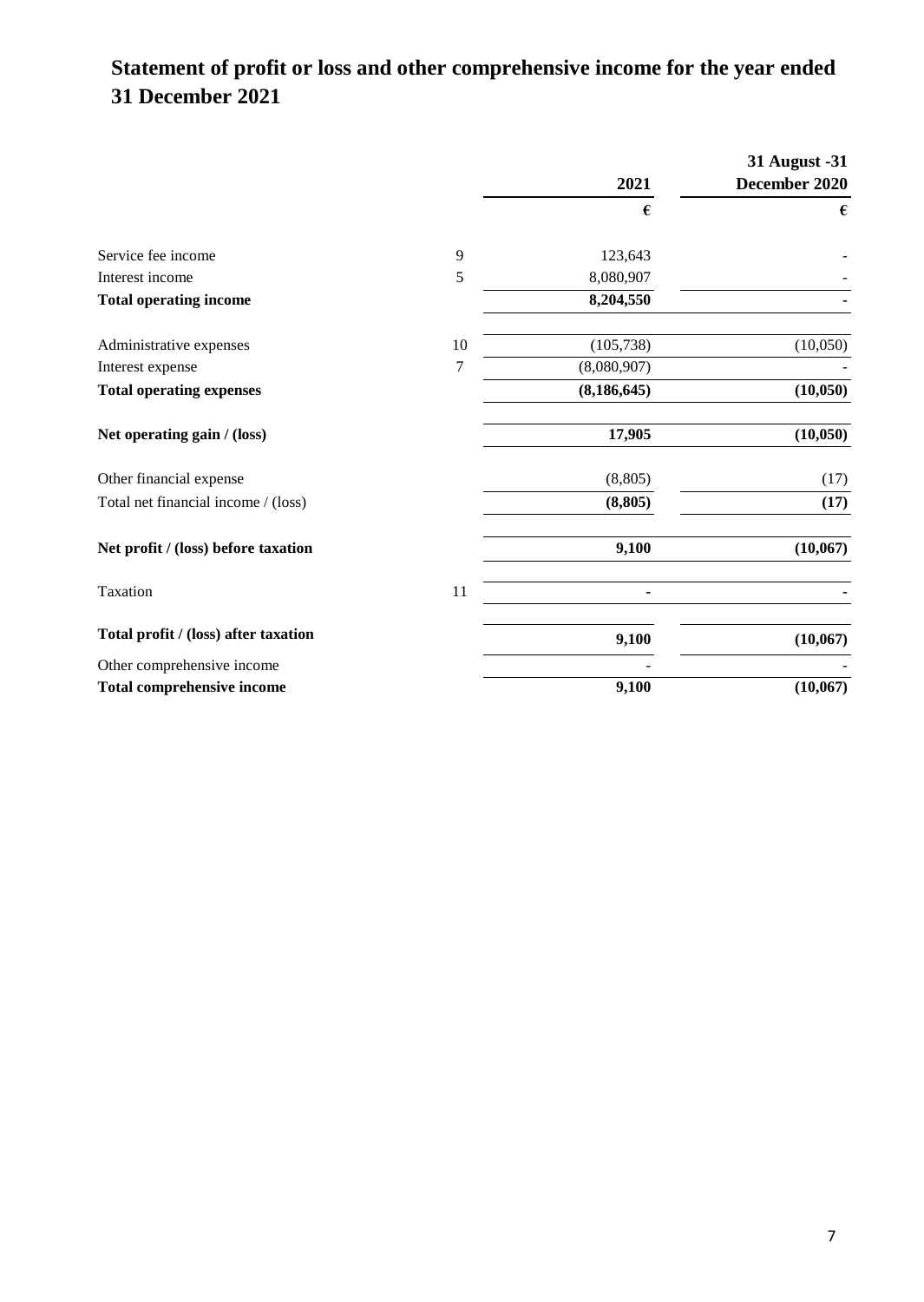# **Statement of cash flow**

|                                                                | 2021            | 31 August -31<br>December 2020 |
|----------------------------------------------------------------|-----------------|--------------------------------|
|                                                                | €               | €                              |
| <b>Cash flows from operating activities</b>                    |                 |                                |
| Profit / (loss) before taxation                                | 9,100           | (10,067)                       |
| <b>Adjustments for:</b>                                        |                 |                                |
| Interest income from a related party                           | (8,080,907)     |                                |
| Interest expense from a third party                            | 8,080,907       |                                |
| Operating cash flows before working capital changes            | 9,100           | (10,067)                       |
| Increase in receivables and prepayments, net                   | (2,521,288)     | (2,000)                        |
| Increase in trade, other payables and accrued expenditure, net | 2,578,239       | 5,000                          |
| Cash generated from / (used) in operations                     | 66,051          | (7,067)                        |
| Interest paid to a third party                                 | (4,575,000)     |                                |
| Interest received from a related party                         | 4,575,000       |                                |
| Net cash generated from / (used) in operating activities       | 66,051          | (7,067)                        |
| <b>Cash flows from investing activities</b>                    |                 |                                |
| Loan provided to a related party                               | (292, 200, 000) |                                |
| Net cash used in investing activities                          | (292, 200, 000) |                                |
| <b>Cash flows from financing activities</b>                    |                 |                                |
| Proceeds from stated capital and share premium contribution    | 75,000          | 15,001                         |
| Receipt of long-term borrowings                                | 292,200,000     |                                |
| Net cash generated from financing activities                   | 292,275,000     | 15,001                         |
|                                                                |                 |                                |
| Net increase in cash and cash equivalents                      | 141,051         | 7,934                          |
| Cash and cash equivalents at the beginning of year             | 7,934           |                                |
| Cash and cash equivalents at the end of year                   | 148,985         | 7,934                          |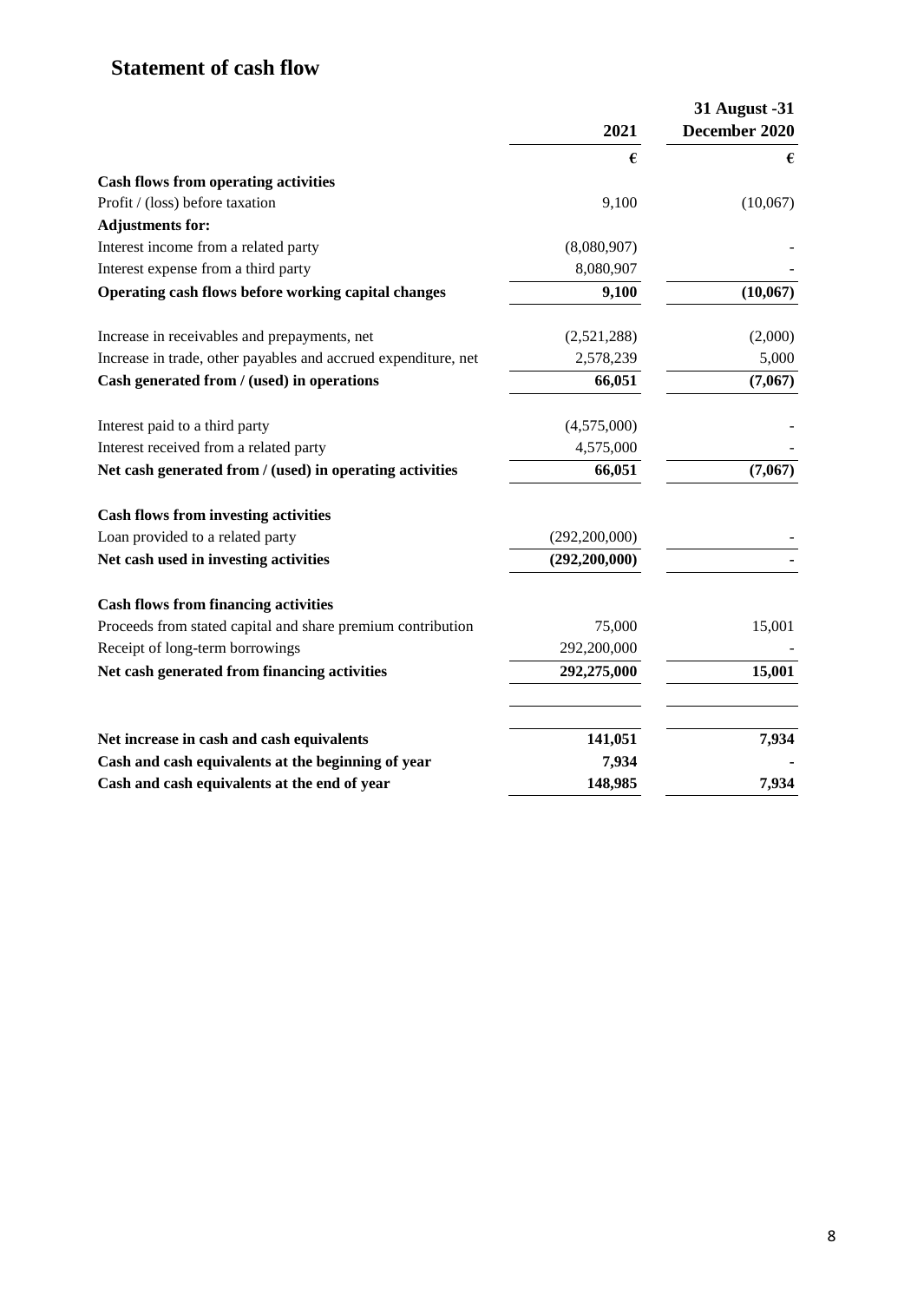# **Statement of Changes in Equity**

|                                         | <b>Share</b><br>capital | <b>Share</b><br>premium  | <b>Retained deficit/</b> | <b>Total equity</b> |
|-----------------------------------------|-------------------------|--------------------------|--------------------------|---------------------|
|                                         | €                       | €                        | €                        | €                   |
| <b>Balance as at 1 January 2021</b>     | 1                       | 15,000                   | (10,067)                 | 4,934               |
| <b>Comprehensive income</b>             |                         |                          |                          |                     |
| Net profit for the year                 |                         |                          | 9,100                    | 9,100               |
| Total comprehensive profit for the year |                         | $\overline{\phantom{a}}$ | 9,100                    | 9,100               |
| <b>Transactions with owners</b>         |                         |                          |                          |                     |
| Share premium contribution              |                         | 75,000                   |                          | 75,000              |
| <b>Balance as at 31 December 2021</b>   |                         | 90,000                   | (967)                    | 89,034              |

| <b>Share</b><br>capital | <b>Share</b><br>premium | <b>Retained deficit</b> | <b>Total equity</b> |
|-------------------------|-------------------------|-------------------------|---------------------|
| €                       | €                       | €                       | €                   |
|                         |                         |                         |                     |
|                         |                         | (10,067)                | (10,067)            |
|                         | ٠                       | (10,067)                | (10,067)            |
|                         |                         |                         |                     |
|                         |                         |                         |                     |
|                         | 15,000                  |                         | 15,000              |
|                         | 15,000                  | (10, 067)               | 4,934               |
|                         |                         |                         |                     |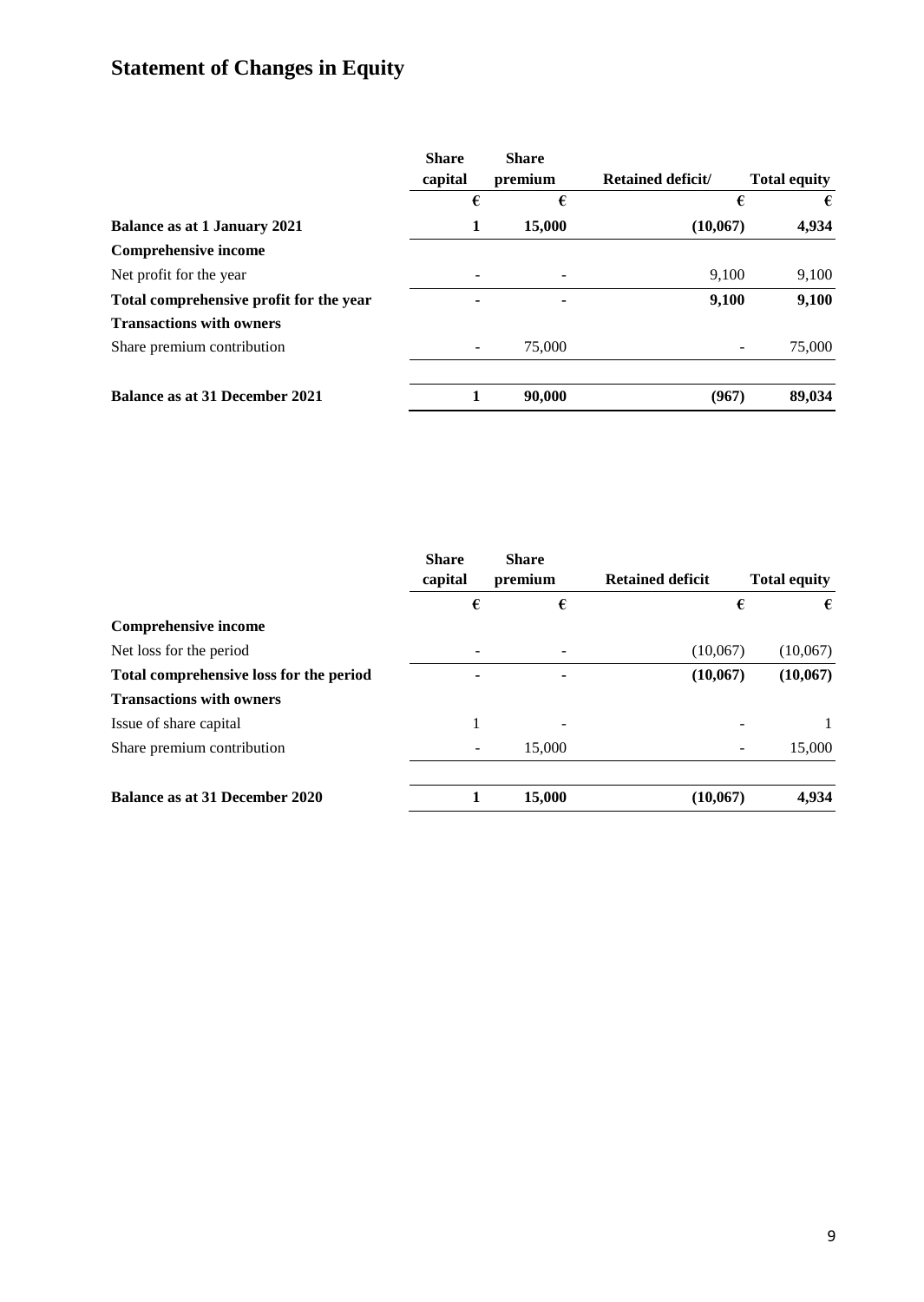# **Notes to the financial statements**

# **1. General**

#### **Reporting entity and group structure**

Atrium Finance Issuer B.V. (the "Company") is located in Amsterdam, The Netherlands and has its registered office address at World Trade Center, Tower I, 6th floor, Strawinskylaan 1959, 1077 XX Amsterdam, the Netherlands. The registration number at the chamber of commerce is 80192262.

The Company is a wholly owned subsidiary of Atrium Finance Limited (the "Parent Company"), incorporated in Cyprus and a member of the group of companies headed by Atrium European Real Estate Limited, incorporated in Jersey ("AERE" and together with its other subsidiaries, the "Group"). AERE is the intermediate parent company of the Company and to the best of the managing directors' knowledge Norstar Holding Inc. is the ultimate parent company. To the best of the Company's knowledge, the ultimate controlling party is Mr. Chaim Katzman, who is the controlling shareholder of Norstar Holding Inc.

The activities of the Company consist mainly of acting as an intermediate company in the Group financing.

#### **Financial Reporting Period**

These financial statements have been prepared on the basis of the going concern assumption covering the year 2021, which started on 1 January 2021 and ended on 31 December 2021.

The financial statements of the Company as at 31 December 2021 and for the year then ended, were authorised for issue by the managing directors on 8 June 2022.

# **2. Basis of preparation**

#### **General**

The financial statements have been prepared in accordance with the International Financial Reporting Standards ("IFRS") as issued by the International Accounting Standards Board ("IASB") and endorsed by the European Union ("EU") and the relevant provisions of Part 9 of Book 2 of the Dutch Civil Code. The prior year financial statements for the period 31 August to 31 December 2020 have been prepared in accordance with Part 9 Book 2 of the Dutch Civil Code and the firm pronouncements in the Dutch Accounting Standards, as published by the Dutch Accounting Standards Board ('Raad voor de Jaarverslaggeving'). Based on IFRS 1 *first-time adoption* of IFRS, no impact was assessed for the comparative period.

The financial statements have been prepared under the historical cost basis and presented in Euros, the Company's functional currency. All financial information is presented in Euros, unless stated otherwise. The Company has one operating segment for which it acts as an intermediate company in Group financing.

AERE has a strong balance sheet, 4.2 years average debt maturity and access to credit facilities and remains of the view that it has sufficient resources to manage its liquidity needs in light of COVID-19 crisis. As at 31 December 2021, AERE was in compliance with all of its financial covenants.

The Company's Managing Directors evaluated the financial position of AERE and it's ability to repay the notional and interest to the Company.

Based on the circumstances described above, the financial statements of the Company are prepared on the assumption of going concern. The Company will continue to monitor its solvency and liquidity position.

New standards, interpretations and amendments effective, and endorsed by the EU, as of 1 January 2021, did not have a material impact on the Annual Report.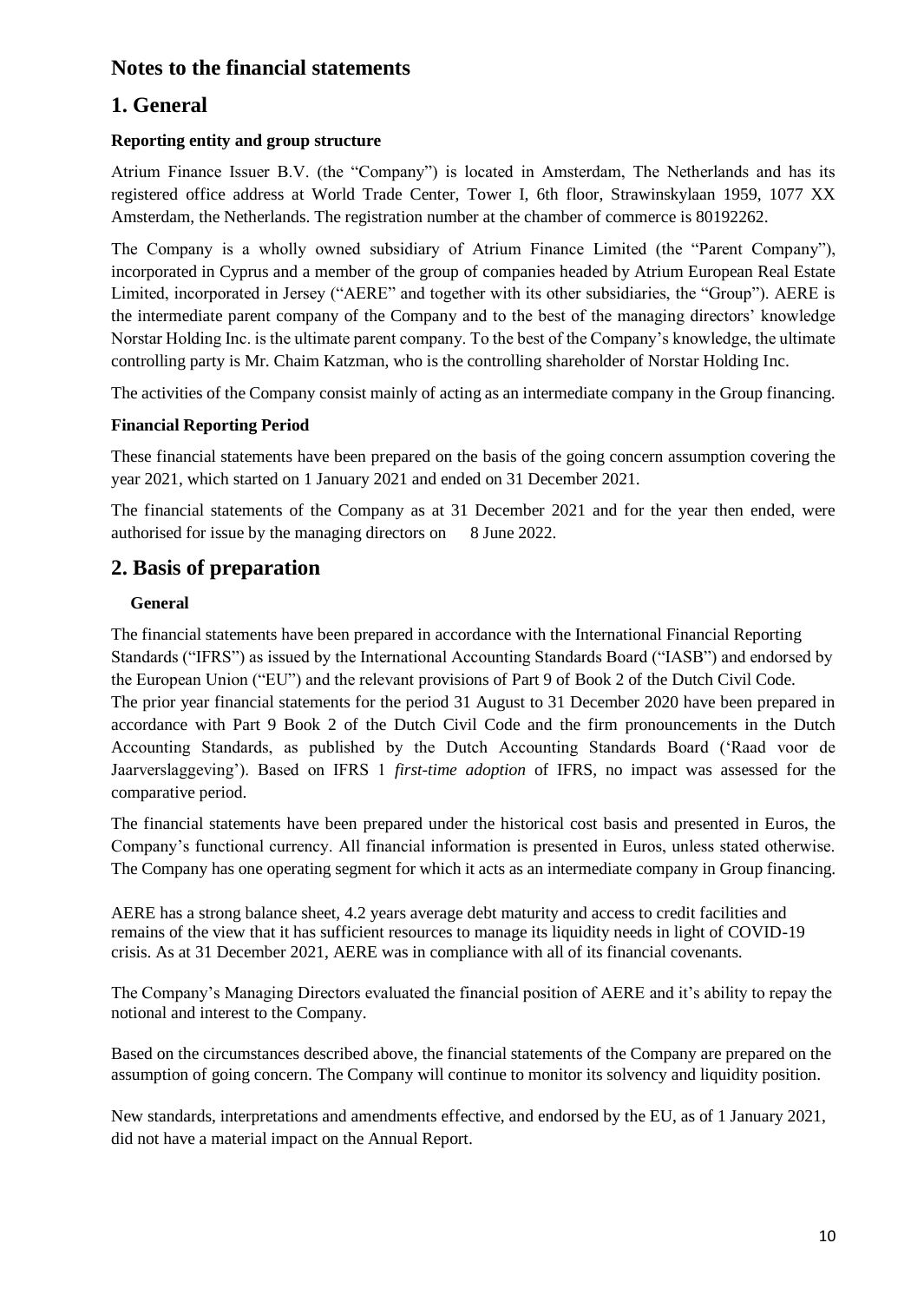#### **New standards, amendments to and interoperation of existing standards that are not yet effective and have not been adopted by the Company early**

The following amendments are not expected to have a significant impact on the Company:

- The IASB has made amendments to IAS 1 Presentation of Financial Statements to clarify that liabilities are classified as either current or non-current, depending on the rights that exist at the end of the reporting period. Classification is unaffected by the expectations of the entity or events after the reporting date. The amendment also clarifies what IAS 1 means when it refers to the 'settlement' of a liability. These amendments should be applied for annual periods beginning on or after 1 January 2023. Earlier application is permitted.
- The IASB amended IAS 1 Presentation of Financial Statements requiring disclosing material rather than significant accounting policies. The amendments define what is 'material accounting policy information' and explain how to identify when accounting policy information is material. Immaterial accounting policy information does not need to be disclosed. These amendments are effective for annual periods beginning on or after 1 January 2023 and are applied prospectively. Earlier application is permitted.
- Amendments to IAS 8 Accounting policies, Changes in Accounting Estimates and Errors clarifies a distinction between changes in accounting policies and changes in accounting estimates. The amendments become effective for annual reporting periods beginning on or after 1 January 2023, with earlier application permitted.
- The IASB amended IAS 12 Income taxes require entities to recognize deferred tax on transactions that, on initial recognition, give rise to equal amounts of taxable and deductible temporary differences. The amendments narrow the scope of the initial recognition exemption to exclude transactions that give rise to equal and offsetting temporary differences. The amendment should be applied to transactions that occur on or after the beginning of the earliest comparative period presented. Deferred tax assets (to the extent that it is probable that they can be utilised) and deferred tax liabilities should be recognised at the beginning of the earliest comparative period for all deductible and taxable temporary differences associated with:
	- o right-of-use assets and lease liabilities, and
	- o decommissioning, restoration and similar liabilities, and the corresponding amounts recognised as part of the cost of the related assets.

The cumulative effect of these adjustments should be recognised in retained earnings, or another component of equity. The amendments apply for annual reporting periods beginning on or after 1 January 2023 with earlier application permitted.

- The IASB issued several minor amendments to IFRS Standards. The package of amendments includes narrow-scope amendments to three Standards as well as the Board's Annual Improvements, which are changes that clarify the wording or correct minor consequences, oversights or conflicts between requirements in the Standards. All amendments are effective 1 January 2022.
	- o Amendments to IFRS 3 Business Combinations update a reference in IFRS 3 to the Conceptual Framework for Financial Reporting without changing the accounting requirements for business combinations.
	- o Amendments to IAS 16 Property, Plant and Equipment prohibit a company from deducting from the cost of property, plant and equipment amounts received from selling items produced while the company is preparing the asset for its intended use. Instead, a company will recognise such sales proceeds and related cost in profit or loss.
	- o Amendments to IAS 37 Provisions, Contingent Liabilities and Contingent Assets specify which costs a company includes when assessing whether a contract will be loss-making.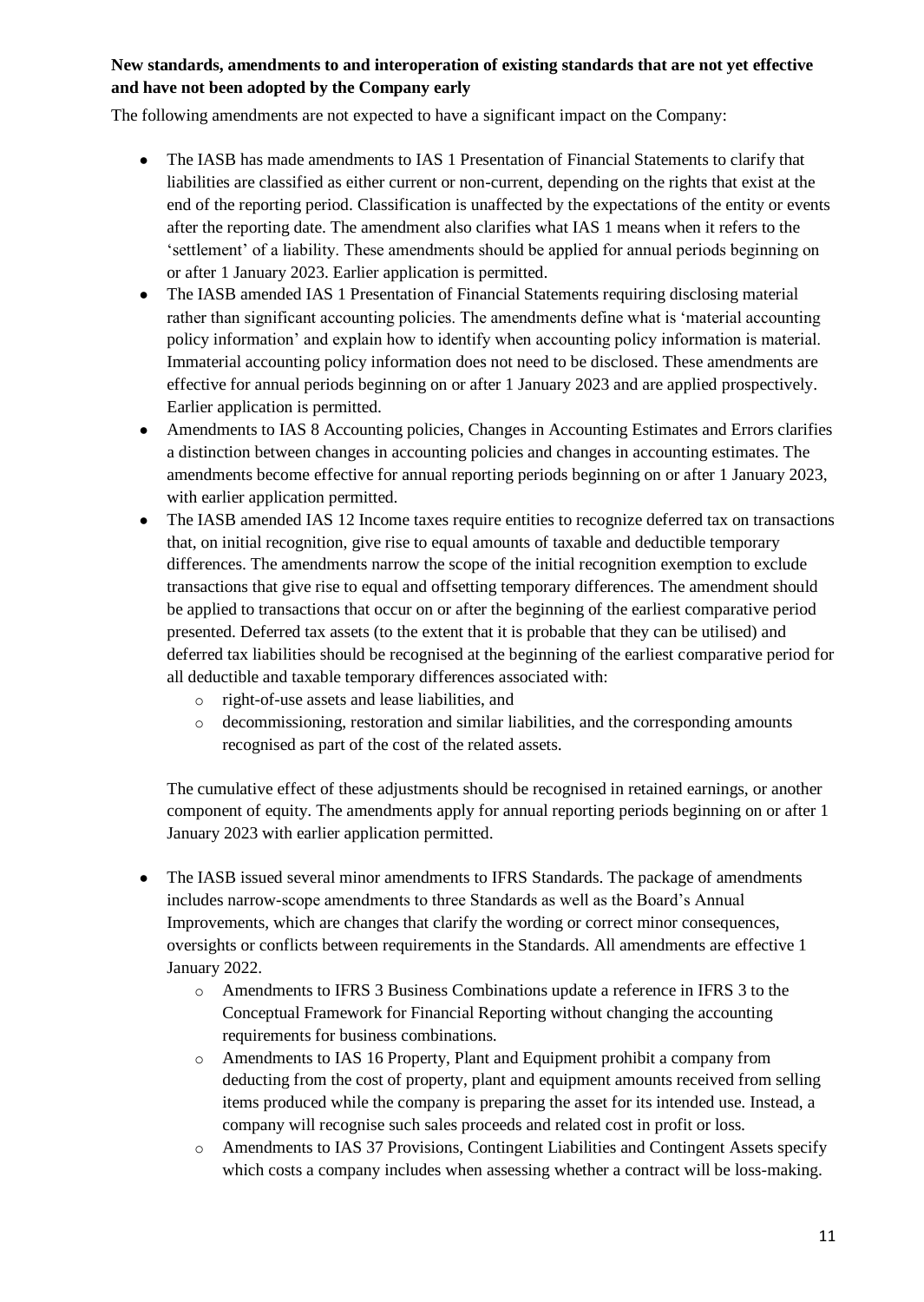o Annual Improvements make minor amendments to IFRS 1 First-time Adoption of International Financial Reporting Standards, IFRS 9 Financial Instruments, IAS 41 Agriculture and the Illustrative Examples accompanying IFRS 16 Leases.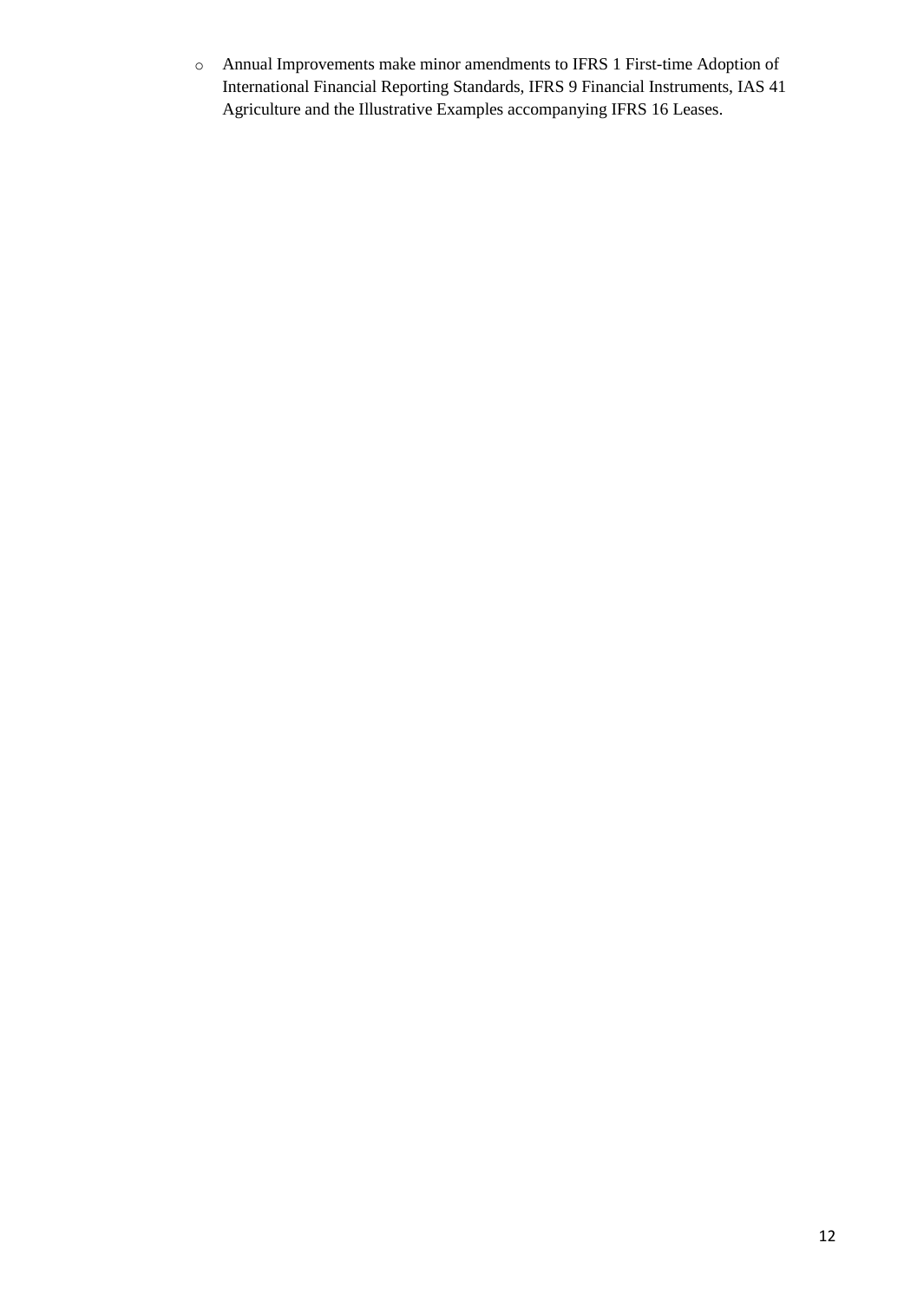#### **Use of judgements and estimates**

The preparation of the financial statements requires the use of certain critical accounting estimates and requires management to exercise its judgement in the process of applying the Company's accounting policies. It also requires the use of assumptions that affect the reported amounts of assets and liabilities and disclosures at the date of the financial statements and the reported amounts of revenues and expenses during the reporting period. Although these estimates are based on the management's best knowledge of current events and actions, actual results may ultimately differ from those estimates. The critical accounting estimate is assessment of expected credit losses on receivable from the parent company. Refer to Note 5 for more details.

### **3. Significant accounting policies**

#### **General**

Assets and liabilities are generally valued at historical cost. If no specific valuation principle has been stated, valuation is at historical cost.

#### **Financial instruments**

#### Recognition, measurement and classification

Financial assets and financial liabilities are recognised in the Company's statement of financial position when the Company becomes a party to the contractual provisions of the instrument.

Financial instruments in the statement of financial position include loans to related parties, receivables from related parties, borrowings from a third party and other payables. Cash flows associated with granting of loans are presented under investing activities in the cash flow statement.

A financial asset (unless it is a trade receivable without a significant financing component) or financial liability is initially measured at fair value plus, for an item not at fair value through the profit and loss ("FVPL"), transaction costs that are directly attributable to its acquisition or issue. A receivable without a significant financing component is initially measured at the transaction price.

Financial assets and financial liabilities are subsequently measured at amortised cost using the effective interest method. The amortised cost of financial assets is reduced by impairment losses. Interest income, foreign exchange gains and losses and impairment are recognised in profit or loss. Any gain or loss on derecognition is recognised in profit or loss.

Borrowings are recorded initially at fair value, net of transaction costs incurred. Borrowings are subsequently stated at amortised cost. Any difference between the proceeds (net of transaction costs) and the redemption value is recognised in Statement of profit or loss over the period of the borrowings using the effective interest method.

Borrowings are classified as current liabilities, unless the Company has an unconditional right to defer settlement of the liability for at least 12 months after the date of the statement of financial position. Financial assets are not reclassified subsequent to their initial recognition unless the Company changes its business model for managing financial assets in which case all affected financial assets are reclassified on the first day of the first reporting period following the change in the business model.

#### Financial assets: Assessment whether contractual cash flows are solely payments of principal and interest

For the purposes of this assessment, 'principal' is defined as the fair value of the financial asset on initial recognition. 'Interest' is defined as consideration for the time value of money and for the credit risk associated with the principal amount outstanding during a particular period of time and for other basic lending risks and costs (e.g. liquidity risk and administrative costs), as well as a profit margin.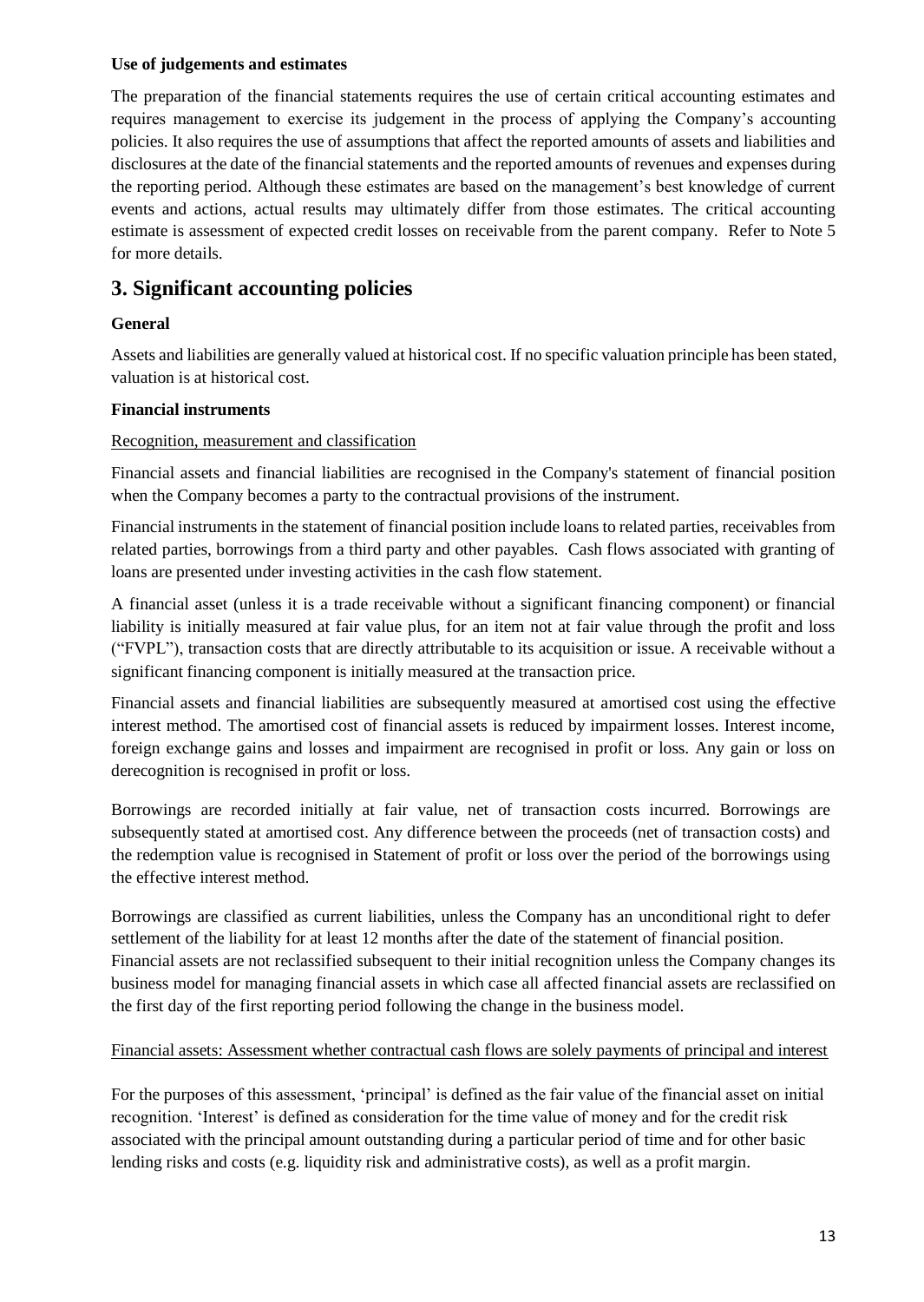In assessing whether the contractual cash flows are solely payments of principal and interest, the Company considers the contractual terms of the instrument. This includes assessing whether the financial asset contains a contractual term that could change the timing or amount of contractual cash flows such that it would not meet this condition. In making this assessment, the Group considers:

- contingent events that would change the amount or timing of cash flows;
- terms that may adjust the contractual coupon rate, including variable rate features;
- prepayment and extension features; and
- terms that limit the Group's claim to cash flows from specified assets (e.g. non-recourse features).

A prepayment feature is consistent with the solely payments of principal and interest criterion if the prepayment amount substantially represents unpaid amounts of principal and interest on the principal amount outstanding, which may include reasonable additional compensation for early termination of the contract. Additionally, for a financial asset acquired at a significant discount or premium to its contractual par amount, a feature that permits or requires prepayment at an amount that substantially represents the contractual par amount plus accrued (but unpaid) contractual interest (which may also include reasonable additional compensation for early termination) is treated as consistent with this criterion if the fair value of the prepayment feature is insignificant at initial recognition.

#### **Derecognition**

The Company derecognises a financial asset when the contractual rights to the cash flows from the financial asset expire, or it transfers the rights to receive the contractual cash flows in a transaction in which substantially all of the risks and rewards of ownership of the financial asset are transferred or in which the Company neither transfers nor retains substantially all of the risks and rewards of ownership and it does not retain control of the financial asset.

The Company derecognises a financial liability when its contractual obligations are discharged or cancelled or expire. The Company also derecognises a financial liability when its terms are modified and the cash flows of the modified liability are substantially different, in which case a new financial liability based on the modified terms is recognised at fair value.

On derecognition of a financial liability, the difference between the carrying amount extinguished and the consideration paid (including any non-cash assets transferred or liabilities assumed) is recognised in Statement of profit or loss.

#### **Expected Credit Lossess ("ECL")**

The Company assesses on a forward-looking basis the expected credit losses ('ECL') associated with its receivables (both current and non-current) valued at amortized cost. This requires management judgement due to the need to factor in forward looking information when estimating the appropriate amount of provisions. The ECL is measured on either a 12-month (Stage1) or Lifetime basis (Stage 2 and Stage 3) depending on whether a significant increase in credit risk has occurred since initial recognition or whether an asset is considered to be credit-impaired. Expected credit losses are the discounted product of the Probability of Default (PD), Exposure of Default (EAD), and Loss Given Default (LGD), defined as follows:

- The PD represents the likelihood of a borrower defaulting on its financial obligation, either over the next 12 months, or over the remaining lifetime of the obligation.
- EAD is based on the amounts the Company expects to be owed at the time of default, over the next 12 months or over the remaining lifetime.
- LGD represents the Company's expectation of the extent of loss on a defaulted exposure. LGD varies by type of counterparty, type and seniority of claim and availability of collateral or other credit support. LGD is expressed as a percentage loss per unit of exposure at the time of default (EAD). LGD is calculated on a 12-month or lifetime basis, where 12-month LGD is the percentage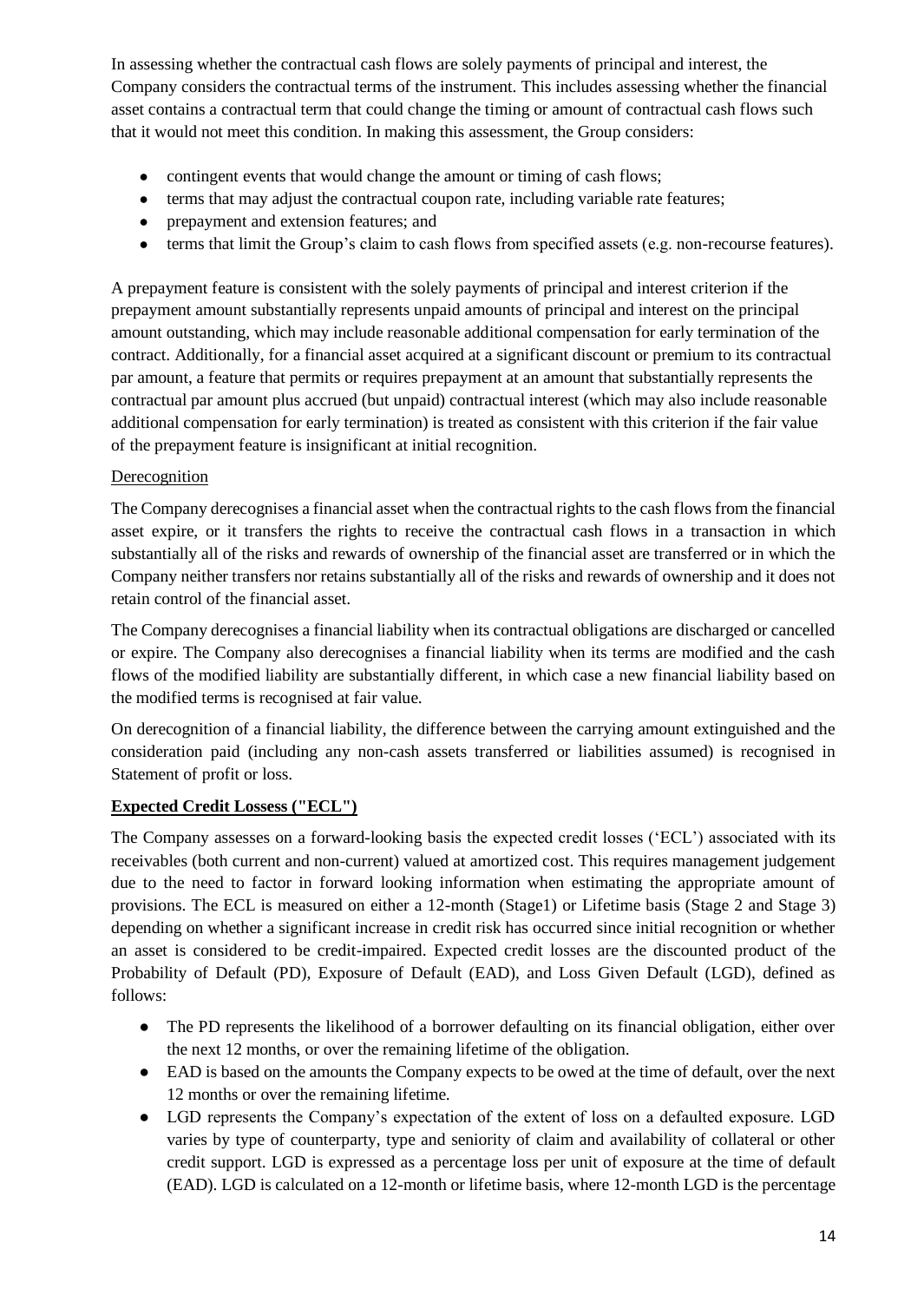of loss expected to be made if the default occurs in the next 12 months and Lifetime LGD is the percentage of loss expected to be made if the default occurs over the remaining expected lifetime of the loan.

The ECL is determined by projecting the PD, LGD and EAD for each future month. These three components are multiplied together and adjusted for the likelihood of survival (i.e. exposure has not prepaid or defaulted in earlier month). This effectively calculates an ECL for each future month, which is then discounted back to the reporting date and summed.

The Company considers among other factors AERE's compliance with external covenants, solvency statement, Group financial statements and external rating agencies. Based on the above, the loan to AERE is considered as performing assets, classified in Stage 1. As a result, the 12 months ECL is reported.

The maximum period considered when estimating ECLs is the maximum contractual period over which AERE is exposed to credit risk.

For other receivables and cash positions, a simplified ECL calculation method is applied, taking into account the probability of default, the loss given default and the remaining maturity as fraction of one year.

#### **Presentation of allowance for ECL in the statement of financial position**

Loss allowances for financial assets measured at amortised cost are deducted from the gross carrying amount of the assets.

#### **Write-off**

The gross carrying amount of a financial asset is written off (either partially or in full) to the extent that there is no realistic prospect of recovery. This is generally the case when the Company determines that the debtor does not have assets or sources of income that could generate sufficient cash flows to repay the amounts subject to the write-off. However, financial assets that are written off could still be subject to enforcement activities in order to comply with the Company's procedures for recovery of amounts due.

#### **Cash and cash equivalents**

Cash and cash equivalents comprise cash at bank and in hand, short term deposits with a maturity of three months or less, and other short term highly liquid assets that are readily convertible to a known amount of cash and are subject to an insignificant risk of change in value.

#### **Shareholder's equity**

The stated capital account consists of the proceeds received and receivable by the Company from the issue of its ordinary shares, net of direct issue costs.

Financial instruments that are designated as equity instruments by virtue of their substance are presented under shareholders' equity. Payments to holders of these instruments are deducted from the shareholders' equity as part of the profit distribution.

Financial instruments that are designated as a financial liability by virtue of their substance are presented under liabilities. Interest, dividends, income and expenditure with respect to these financial instruments are recognized in the profit and loss statement as financial income or expense.

The purchase of own shares is deducted from the other reserves.

#### **Determination of results**

Income and expenses are recognized in the period to which they relate.

#### **Revenue recognition**

#### General

Revenue is recognised to the extent that it is probable that the economic benefits will flow to the Company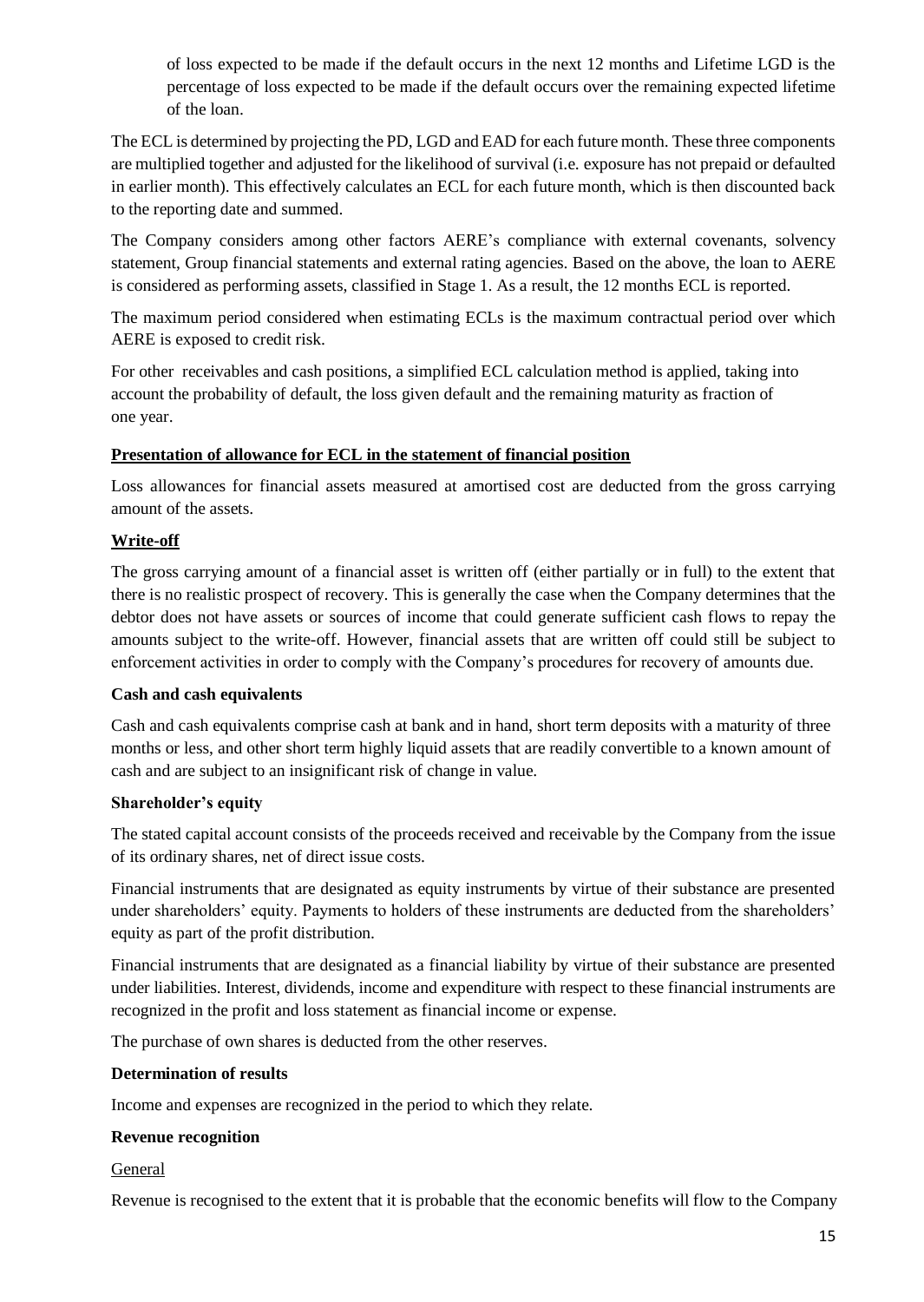and the revenue can be reliably measured, regardless of when the payment is being received. Revenue is measured at the fair value of the consideration received or receivable, taking into account contractually defined terms of payment and excluding taxes or duty. The Company has concluded that it is the principal in all of its revenue arrangements since it is the primary obligor, and it has pricing latitude.

#### Service fee income

Service fee income from related parties is recognized in the period in which it relates. Service fee income is included in operating income in the statement profit or loss.

#### Interest income

Interest income from related parties is recognized as it accrues using the effective interest period method. Interest income is included in operating income in the statement of profit or loss. Cash flows associated with interest received are presented under cash generated from operating activities in the cash flow statement.

#### **Interest expenses**

Interest expenses and other borrowing costs are recognised in the Statement of profit or loss and other comprehensive income using the effective interest method.

Cash flows associated with interest paid are presented under cash generated from operating activites in the cash flow statement.

#### **Taxation**

Corporate income tax comprises the current and deferred corporate income tax payable and deductible for the reporting period. Corporate income tax is recognized in the profit and loss account except to the extent that it relates to items recognized in other comprehensive income or directly to equity, in which case it is recognized in other comprehensive income in equity, as appropriate.

Current tax comprises the expected tax payable or receivable on the taxable profit or loss for the financial year, using tax rates enacted or substantively enacted at the reporting date, and any adjustment to the tax payable in respect of previous years.

Deferred income tax is recognised on temporary differences between the tax bases of assets and liabilities and their carrying amounts for financial reporting purposes at the reporting date.

Deferred tax assets are recognised to the extent that it is probable that taxable profit will be available against which deductible temporary differences, carried forward unused tax credits or unused tax losses can be utilized.

#### **Related parties**

Parties are generally considered to be related if they are under common control, or one party has the ability to control the other party or can exercise significant influence over the other party in making financial or operational decisions considering both relations with natural persons and entities. This includes, amongst others, the relationship between the company and its shareholders, directors and key management personnel.

As part of its ordinary activities, the Company lends funds to a related party within the Group.

All transactions with related parties are at arm's length.

#### **Statement of cash flows**

The statement of cash flows is prepared using the indirect method.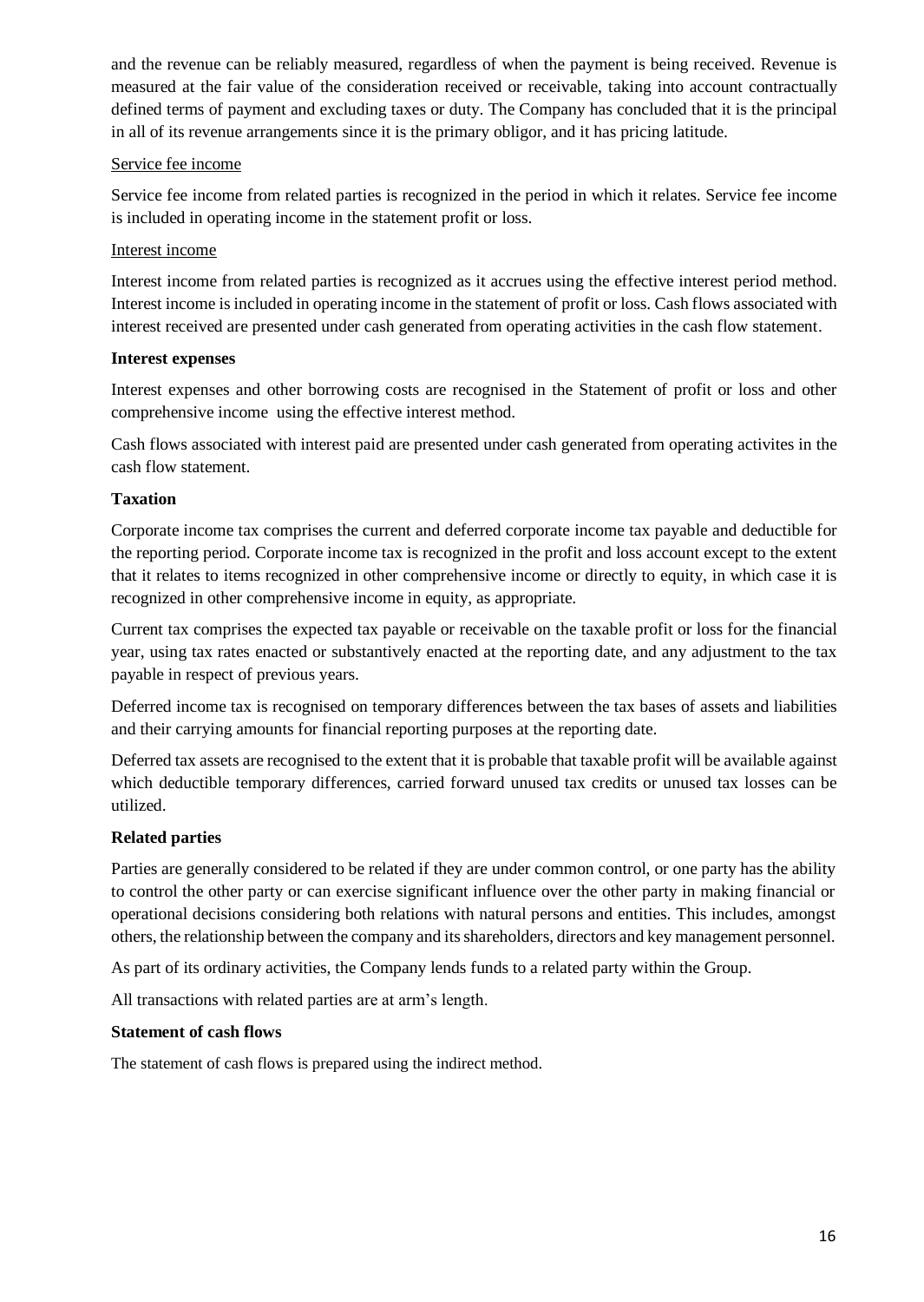# **4. COVID-19**

From the onset of the COVID-19 pandemic in the first quarter of 2020, AERE's indirect subsidiaries owning shopping centres within Poland, the Czech Republic, Slovakia and Russia have faced government-imposed trading restrictions.

The first quarter of 2021 commenced with trading restrictions in most of the Group's shopping centres. The restrictions began to be gradually lifted in April 2021, following the vaccination roll out and the decline in infection rates.

The duration of restrictions, the spread of the pandemic and the measures taken by the governments have had a significant negative impact on the Parent Company's subsidiaries, with a decrease in footfall as well as in tenant sales, financial and liquidity difficulties of some tenants and inability to meet their lease obligations towards the Group. However, a strong rebound was seen after each lockdown with average Q3 2021 tenant sales and footfall reaching 92% and 81% respectively of 2019 levels. During October and November 2021, the spread of Omicron variant together with the introduction of restrictions on unvaccinated customers in Czech Republic and Slovakia resulted in a decrease in footfall and sales. This has been stabilised with December sales and footfall peaked back to 90% and 74% respectively of 2019 levels.

### **5. Financial assets at amortised cost**

On 5 February 2021 the Company granted a loan with a nominal amount of  $\epsilon$ 300 million to AERE at an issuance price of 98.167% and transaction commission of €2.5 million. Resulting in a net cash outflow of €292 million (the "Loan").

The Loan bears a nominal fixed interest rate of 2.625% per annum payable in arrear on 1 September in each year until maturity in September 2027 ('Repayment Date'). The loan is measured at amortised cost which is not significantly different from its fair value.

The Loan and all accrued interest shall be repaid in full by the Borrower by no later than the Repayment Date. However, in the event that the Company decides, in its sole discretion, to redeem, or purchase and cancel the Green Notes (in accordance with the terms and conditions stipulated under the Green Notes) before its Maturity Date, the Loan and all accrued interest shall become due and payable by AERE on the same day that the payment obligations under the Green Notes by the Company become due and payable.

The carrying value of the loan from AERE at 31 December 2021 is  $\epsilon$ 295,695,479 (2020: nil). Interest income related to the loan amounted to  $\epsilon$ 8,080,907 for the year 2021 (2020: nil).

During 2021, AERE made an interest repayment in the amount of €4,575,000 (2020: nil) in accordance with the repayment schedule included in the loan agreement.

#### Expected credit losses:

The Loan is repayable on demand, therefore expected credit losses are based on the assumption that repayment of the loan is demanded at the reporting date. As the debtor has sufficient liquidity assets to repay the loan when demanded, the probability of default is insignificant. The Loss given default equals the difference between the outstanding loan receivable at the balance sheet date (exposure at default) and the net asset value of AERE. AERE predominantly holds indirect investments which own real estate properties. The net asset value has been determined on the basis of the fair values of the investment properties and the carrying amounts of the remaining assets and liabilities. AERE's net assets value is higher than the outstanding loan balance and the estimated credit loss was assessed as nil and not recognized at the balance sheet date. The loans to AERE are performing assets, classified in Stage 1. Potential significant decrease of AERE's net asset value will be considered as a trigger for increase of credit risk of the Loan and potential reclassification to stage 2.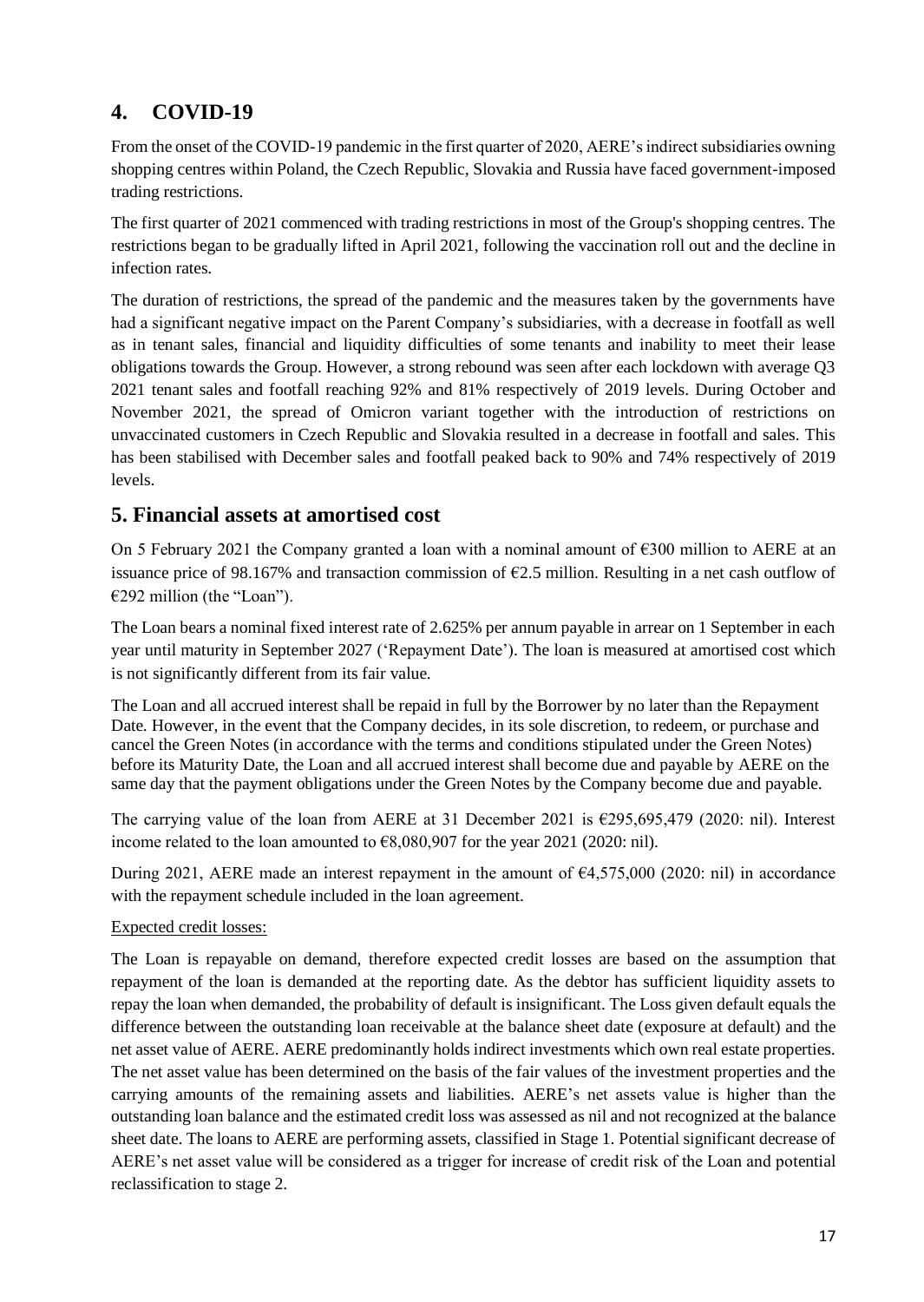# **6. Issued share capital and share premium**

The share capital of the Company consists of one issued and fully paid share with a nominal value of  $\epsilon_1$  $(2020: \text{ } \in 1).$ 

During the year 2021, the shareholder of the Company made a capital contribution as a share premium in an amount of  $\text{\textsterling}75,000$  (2020:  $\text{\textsterling}15,000$ ).

The share premium as per 31 December 2021 amounted to  $\epsilon$ 90,000 (2020:  $\epsilon$ 15,000).

Retained deficit for 2021 consists of the cumulative losses of  $\epsilon$ 967 (2020:  $\epsilon$ 10,067).

# **7. Borrowings**

In January 2021, the Company issued a €300,000,000 inaugural green bond ("Green Notes") under a Euro Medium Term Note ('EMTN") Programme in the Luxemburg stock exchange. The Green Notes were issued at a price of 98.167% and transaction cost of  $\epsilon$ 2.5 million. Resulting in a net cash inflow of  $\epsilon$ 292 million. The Green Notes are due 5 September 2027 and carry a fixed 2.625% coupon. The Green Notes are guaranteed by AERE.

The Green Notes have been assigned a rating of Baa3 by Moody's and BBB by Fitch, in line with Atrium's corporate ratings at the date of issuance.

Atrium's corporate credit rating by Fitch was downgraded in January 2022 from 'BBB' to 'BB' with a negative outlook. The corporate rating of Moody's was also downgraded in April 2022 from Baa3 to Ba2 with negative outlook.

Interest expense related to the bond amounted to €8,080,907 for the year 2021 (2020: nil).

During 2021, the Company made an interest repayment of  $64,575,000$  (2020: nil), in accordance with the bond repayment schedule.

| <b>Bond/Due year</b>     | Currency | rate   | <b>Interest</b> Average time to<br>maturity | Maturity | <b>Fair value</b><br>31 December 2021 interest rate | <b>Effective</b> |
|--------------------------|----------|--------|---------------------------------------------|----------|-----------------------------------------------------|------------------|
| New Green Bonds due 2027 | EUR      | 2.625% | 5.7                                         | 2027     | 294.399.000                                         | 3.1%             |

The fair value of the bond was determined by an external appraiser using discounted cash flow models, zero-cost derivative strategies for fixing the future values of market variables.

Fair values have been determined with reference to market inputs, the most significant of which are:

- Quoted EUR yield curve;
- Volatility of EUR swap rates;
- Fair values of effected market transactions.

Fair value measurement used for the bond is categorised within Level 2 of the fair value hierarchy.

The bond is subject to the following financial covenants: the Group solvency ratio shall not exceed 60%; the Group secured solvency ratio shall not exceed 40%; the Group coverage ratio shall not be less than 1.5. All covenants were met as at 31 December 2021.

### **8. Accrued expenditures**

|                                | 31 December 2021 | 31 December 2020 |
|--------------------------------|------------------|------------------|
|                                |                  |                  |
| <b>Bond</b> interest           | 2,523,288        |                  |
| Consultancy and audit services | 40,000           | 5,000            |
| <b>Total</b>                   | 2,563,288        | 5,000            |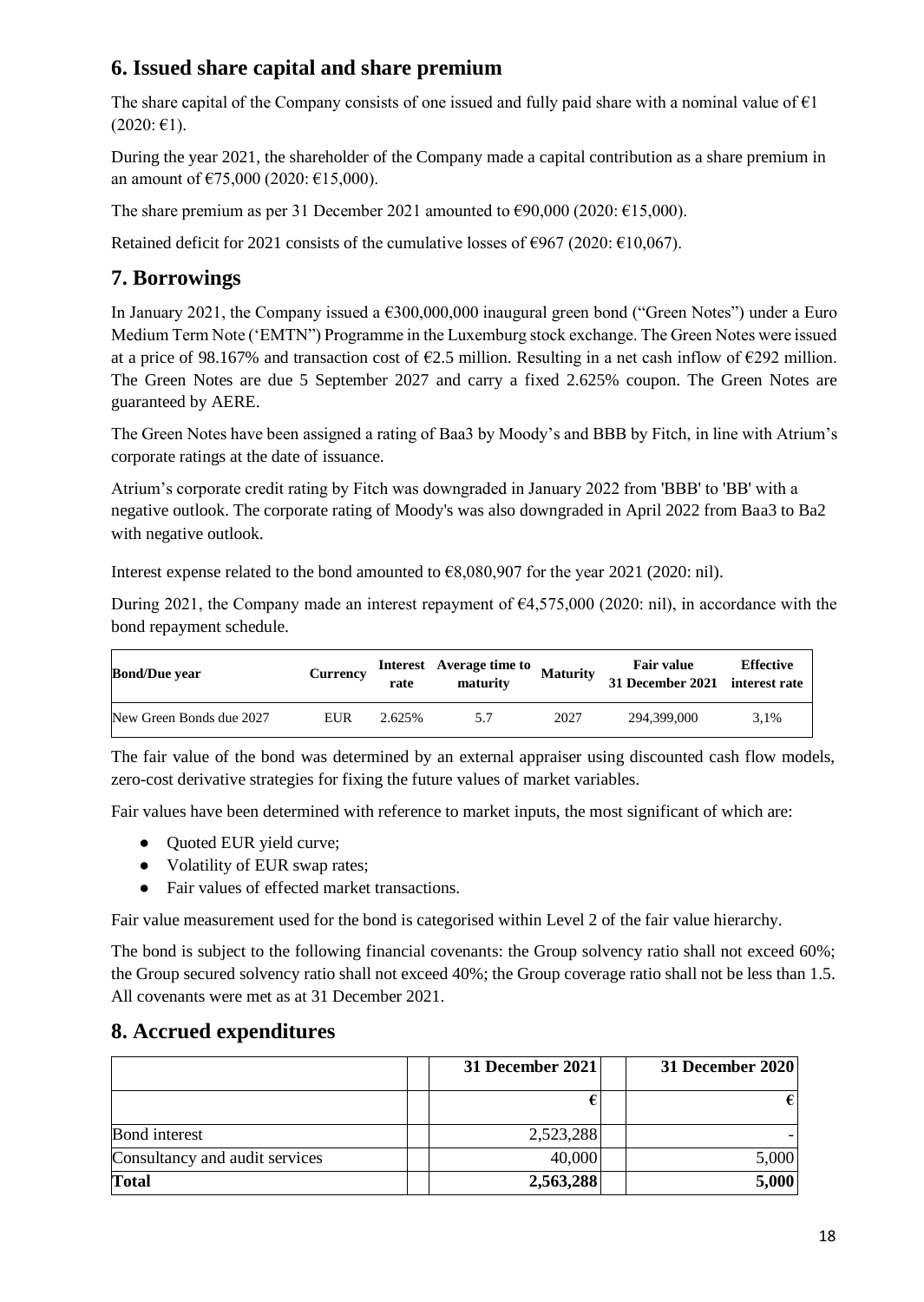Accrued expenditures include  $\epsilon$ 40,000 (2020:  $\epsilon$ 5,000) amount accrued for annual audit fees payable to the external auditor PricewaterhouseCoopers Accountants N.V. (PwC) of  $\epsilon$ 24,000 and  $\epsilon$ 16,000 for other network by PwC for the audit of the financial statements.

# **9. Service fee income**

In February 2021, the Company entered into an agreement with AERE to provide AERE with bond administration services ("Services") including bookkeeping, maintaining records of payments and balances, sending payment statements, collecting payments, collecting and paying any taxes and managing any funds, ensuring compliance with the bond terms and remitting any funds pursuant to any loan obligations. The service fee income charged to AERE in 2021 was €123,643 (2020: nil).

### **10. Administrative expenses**

|               | 31 December 2021 | 31 August -31<br>December 2020 |
|---------------|------------------|--------------------------------|
|               | €                | €                              |
| Employee cost | (63, 925)        |                                |
| Audit fees    | (40,000)         | (10,000)                       |
| Office cost   | (1,186)          | (50)                           |
| Other         | (627)            |                                |
| <b>Total</b>  | (105, 738)       | (10, 050)                      |

As of 31 December 2021, the Company had 2 employees, both located in the Netherlands (2020: nil). The average number of employees of the Company in 2021 was 2 (2020: nil).

The audit fees in 2021 and 2020 relate to the audit of the Company's financial statement by the external auditor.

# **11. Taxation**

A reconciliation between the current year tax charge and accounting profit before tax:

|                                                                    | 31 December 2021 | 31 August -31<br>December 2020 |
|--------------------------------------------------------------------|------------------|--------------------------------|
|                                                                    | €                | €                              |
| Profit / (loss) before tax                                         | 9,100            | (10,067)                       |
| Statutory tax rate                                                 | 25.0%            | 25.0%                          |
| Statutory nominal tax charge                                       | (2,275)          | 2,517                          |
| Unrecognised tax losses                                            |                  | (2,517)                        |
| Tax effect of losses carried forward, previously not<br>recognised | 2,275            |                                |
| <b>Total</b>                                                       |                  |                                |
| <b>Effective tax rate</b>                                          | $0\%$            | $0\%$                          |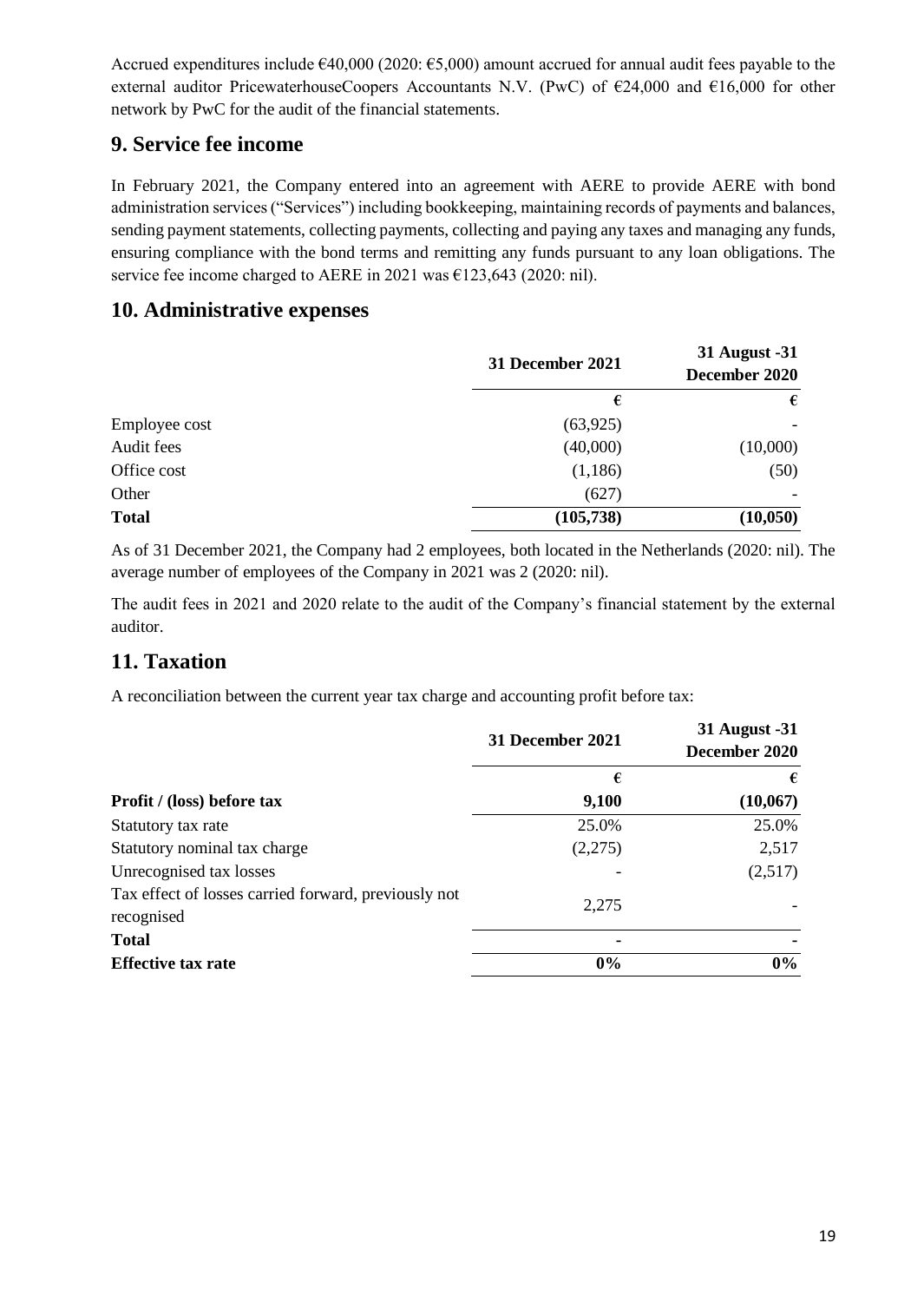# **12. Categories of financial instruments**

The Company distinguishes the following categories of financial instruments:

| 31 December 2021                   | <b>Carrying amount</b> | <b>Financial assets at</b><br>amortised cost | <b>Financial liabilities</b><br>at amortised cost |
|------------------------------------|------------------------|----------------------------------------------|---------------------------------------------------|
|                                    | €                      | €                                            | €                                                 |
| <b>Financial assets</b>            |                        |                                              |                                                   |
| Financial assets at amortised cost | 293, 172, 191          | 293, 172, 191                                |                                                   |
| Interest receivable                | 2,523,288              | 2,523,288                                    |                                                   |
| Cash and cash equivalents          | 148,985                | 148,985                                      |                                                   |
| <b>Total financial assets</b>      | 295,844,464            | 295,844,464                                  |                                                   |
| <b>Financial liabilities</b>       |                        |                                              |                                                   |
| <b>Borrowings</b>                  | 293, 172, 191          |                                              | 293, 172, 191                                     |
| Trade and other payables           | 19,965                 |                                              | 19,965                                            |
| Accrued expenditure                | 2,563,274              |                                              | 2,563,274                                         |
| <b>Total financial liabilities</b> | 295,755,430            |                                              | 295,755,430                                       |

| 31 December 2020                   | <b>Carrying amount</b> | <b>Financial assets at</b><br>amortised cost | <b>Financial liabilities</b><br>at amortised cost |
|------------------------------------|------------------------|----------------------------------------------|---------------------------------------------------|
|                                    | €                      | €                                            | €                                                 |
| <b>Financial assets</b>            |                        |                                              |                                                   |
| Cash and cash equivalents          | 7,934                  | 7,934                                        |                                                   |
| <b>Total financial assets</b>      | 7,734                  | 7,734                                        |                                                   |
| <b>Financial liabilities</b>       |                        |                                              |                                                   |
| Accrued expenditure                | 5,000                  |                                              | 5,000                                             |
| <b>Total financial liabilities</b> | 5,000                  | $\blacksquare$                               | 5,000                                             |

The fair value of the bond presented under borrowings is disclosed in note 7. The remaining financial liabilities are stated at amortised cost which is deemed not to be significantly different from fair value. The fair values of the financial assets and other financial liabilities are deemed to equal their book values.

# **13. Capital management**

The capital structure of the Company consists of borrowings (as detailed in note 7), cash and cash equivalents and equity.

In January 2021, the Group has priced €300 million inaugural green bond offering due 5 September 2027 under its EMTN Programme carrying a fixed 2.625% coupon.

The capital structure of the Company is reviewed regularly. Based on the Managing Directors decision, the Company manages its capital structure mainly by debt raising and debt repayments.

For information about the bond covenants see note 7.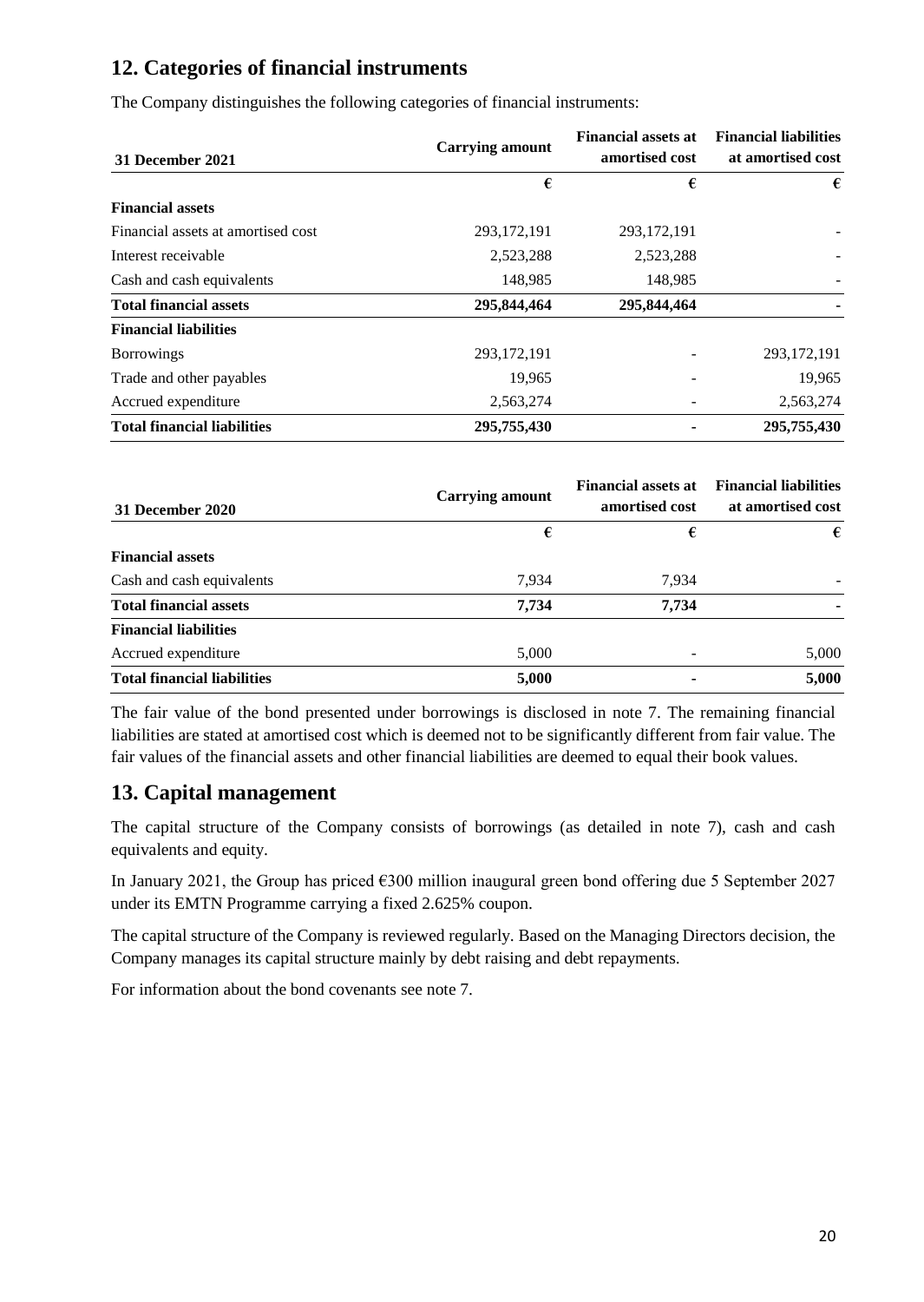# **14. Risk management**

The risk exposures of the Company are periodically assessed and reported to the Managing Directors.

#### **Credit risk**

Financial assets subject to credit risk are represented by cash balances and receivables due from the related parties.

A review of the credit ratings of the banking institutions is undertaken and only banks with credit ratings of an investment grade or better are selected by the Board of Directors.

A financial asset is 'credit-impaired' when one or more events that have a detrimental impact on the estimated future cash flows of the financial asset have occurred. Evidence that a financial asset is creditimpaired includes the following observable data:

- significant financial difficulty of the debtor:
- a breach of contract such as a default or when the receivables are past due;
- collection rate;
- it is probable that the debtor or borrower will enter bankruptcy or other financial reorganization;

The debtor predominantly holds indirect investments which own shopping centres in Poland, the Czech Republic, Slovakia and Russia that have been valued by independent reputable professional valuators. The net asset value of the debtor has been determined on the basis of the fair values of the real estate properties and the carrying amounts of the remaining assets and liabilities. The Company also reviews the creditworthiness of the parent company by reviewing external publications and external rating agencies. No allowance for impairment for incurred losses in respect of receivables was recognized during the year.

#### **Interest rate risk**

Interest rate exposure arising from long term borrowings is analysed on a regular basis. As at 31 December 2021, all of the Company's borrowings were effectively at a fixed interest rate. The Loan receivables and borrowings have matching nominal amounts.

### **Liquidity risk**

Liquidity risk is the risk that the company may be unable to meet its payment obligations. The Company's liquidity risk arises in the event that AERE will be unable to pay their commitments to Atrium Finance Issuer B.V. as the Company acts as an intermediate company in the Group financing and will then be unable to meet its bond obligations.

The amounts disclosed in the table are the contractual undiscounted cash flows.

| 2021              | <b>Carrying</b> | <b>Total</b>            | One year or |           | One to two Two to five years | More than five |
|-------------------|-----------------|-------------------------|-------------|-----------|------------------------------|----------------|
|                   |                 | amount contractual cash | <b>less</b> | years     |                              | years          |
|                   |                 | flows                   |             |           |                              |                |
|                   |                 |                         |             |           |                              |                |
| Borrowings and    | 295,695,479     | 347,250,000             | 7,875,000   | 7,875,000 | 23,625,000                   | 307,875,000    |
| accrued interest  |                 |                         |             |           |                              |                |
| Other liabilities | 59.951          | 59.951                  | 59.951      |           |                              |                |
| Total             | 295,755,430     | 347,309,951             | 7,934,951   | 7,875,000 | 23,625,000                   | 307,875,000    |

| 2020              | Carrying | Total<br>amount contractual cash<br>flows | One year or<br>less | vears | One to two Two to five years | More than five<br>vears |
|-------------------|----------|-------------------------------------------|---------------------|-------|------------------------------|-------------------------|
|                   |          |                                           |                     |       |                              |                         |
| Other liabilities | 5.000    | 5,000                                     | 5,000               |       |                              |                         |
| <b>Total</b>      | 5,000    | 5,000                                     | 5,000               |       |                              |                         |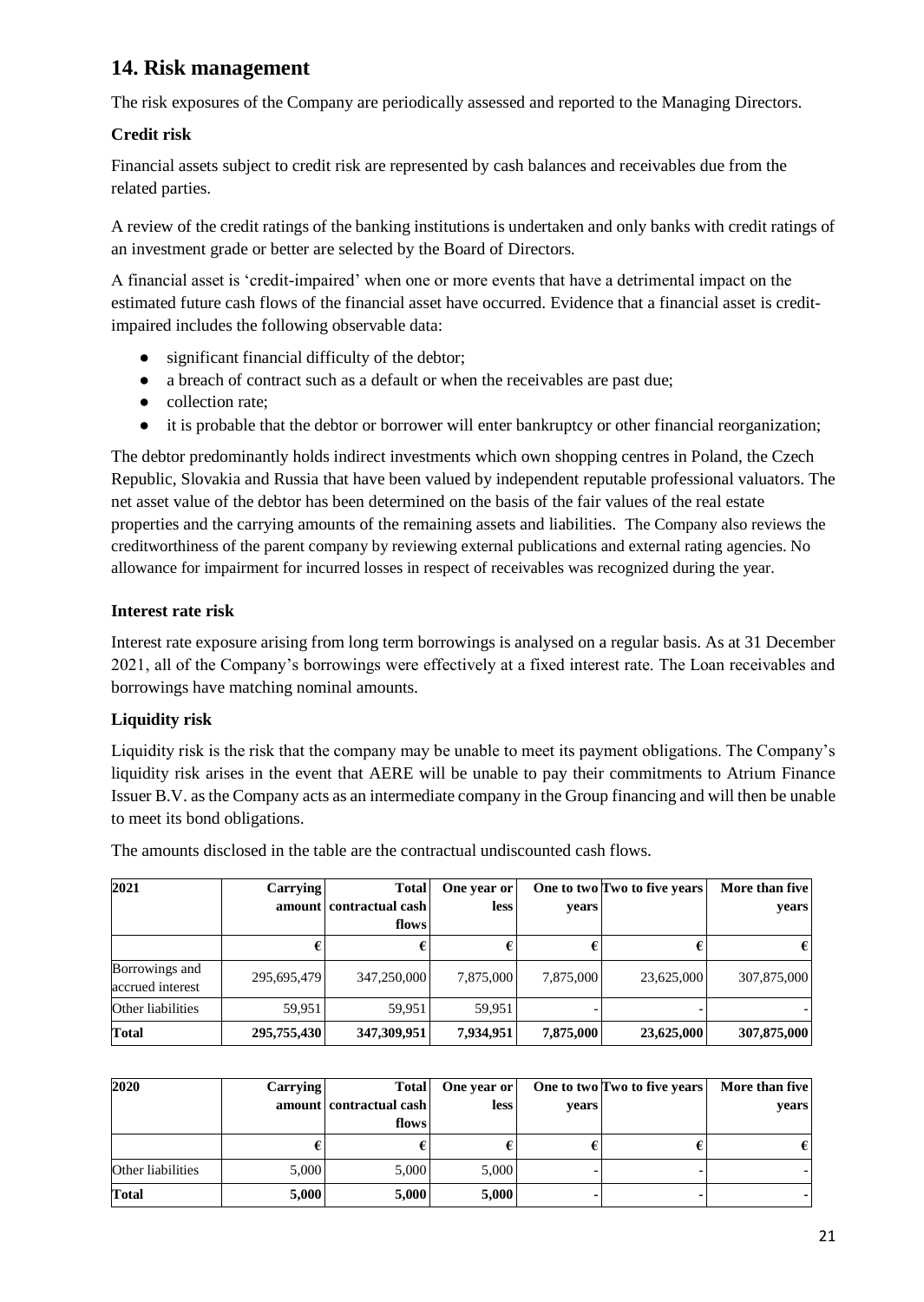### **15. Transactions with related parties**

In 2021 out of the total employee costs of  $\epsilon$ 63,925, an amount of  $\epsilon$ 25,000 was paid to a managing directors. No remuneration for the managing directors applicable for 2020.

During 2021 the Company had the following transactions with AERE.

|                    |   | 2021      | 31 August -31<br>December 2020 |  |
|--------------------|---|-----------|--------------------------------|--|
|                    |   | €         | €                              |  |
| Service fee income | 9 | 123,643   |                                |  |
| Interest income    | 5 | 8,080,907 | -                              |  |
| <b>Total</b>       |   | 8,204,550 | ۰                              |  |

The following balances are outstanding at the end of the reporting period in relation to transactions with AERE.

|                                    |               | 31 December 2021 | 31 December 2020 |
|------------------------------------|---------------|------------------|------------------|
|                                    |               |                  | €                |
| Financial assets at amortised cost | $\mathcal{D}$ | 293, 172, 191    |                  |
| Interest receivable                | 5             | 2,523,288        |                  |
| <b>Total</b>                       |               | 295,695,479      |                  |

For more details follow the notes referenced above.

All transactions with related parties are at arm's length.

### **16. Subsequent events**

Atrium's corporate credit rating by Fitch was downgraded in January 2022 from 'BBB' to 'BB' with a negative outlook. The corporate rating of Moody's was also downgraded in April 2022 from Baa3 to Ba2 with negative outlook.

Recent conflict between Russia and Ukraine led to an increased volatility in the capital and commodity markets. Series of financial and trade sanctions targeting Russia's financial system, government officials, and the overall economy were imposed. New sanctions continue to be introduced as the conflict continues. The Company does not expect any material financial impact due to the conflict.

Liad Barzilai retired as a Managing director effective from 1 June 2022.

Signed on 8 June 2022 in Amsterdam for and on behalf of Atrium Finance Issuer B.V.

Ryan Lee Managing director

Molly Katz Managing director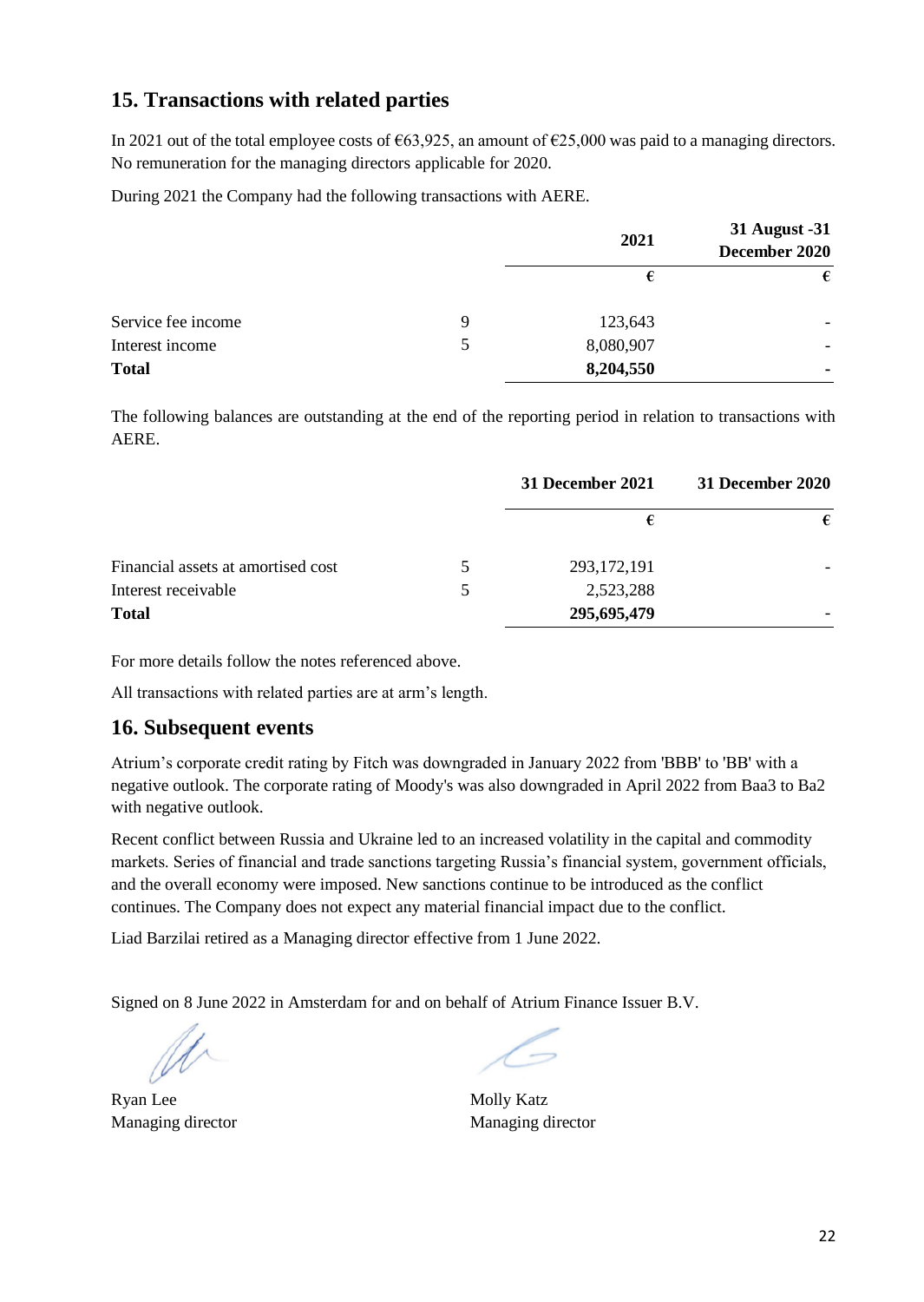#### **Other information**

Articles of association governing profit appropriation

Article 14 of the articles of association states the following regarding profit appropriation:

- 1. The general meeting is authorized to appropriate the profits as determined by the adoption of the annual accounts, or a part thereof, and to resolve to make distributions. The management board is also authorized to resolve to make an interim distribution, including distributions from the reserves, but only with the prior consent of the general meeting. The company may only carry out the distribution after the management board has granted its approval.
- 2. The Company may make distributions to the shareholders to the extent that the Company's shareholders' equity exceeds the sum of the reserves which it is legally required to maintain.
- 3. The same amount will be distributed on each share, unless otherwise agreed by all shareholders.
- 4. In the calculation of the profit distribution, the shares held by the Company in its own capital or shares for which the company holds depository receipts, shall be disregarded.
- 5. The claim to a distribution is valid for 5 years after the day following the day the management board granted its approval.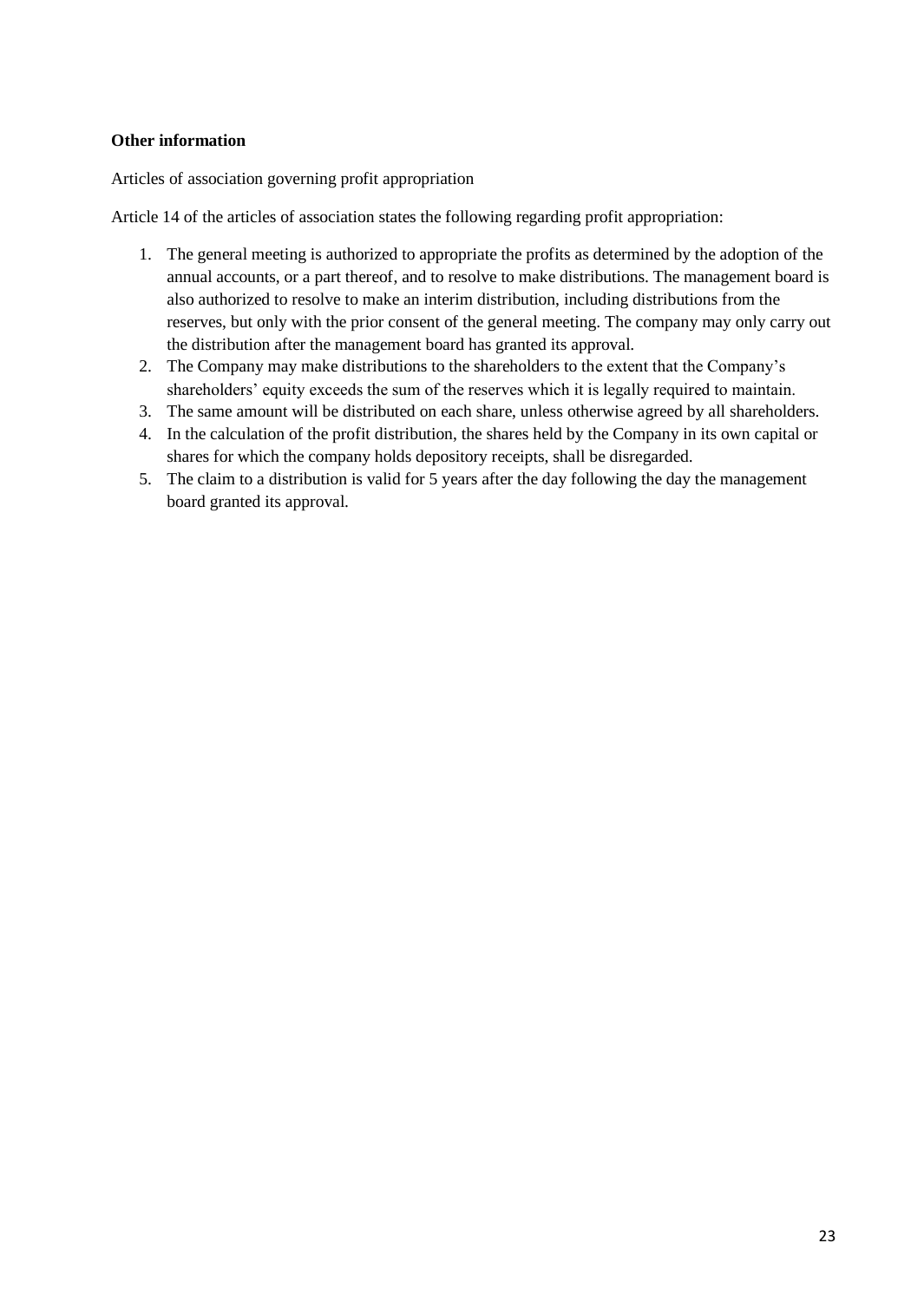

# *Independent auditor's report*

To: the general meeting of Atrium Finance Issuer B.V.

# *Report on the financial statements 2021*

#### *Our opinion*

In our opinion, the financial statements of Atrium Finance Issuer B.V. ('the Company') give a true and fair view of the financial position of the Company as at 31 December 2021, and of its result and its cash flows for the year then ended in accordance with International Financial Reporting Standards as adopted by the European Union ('EU-IFRS') and with Part 9 of Book 2 of the Dutch Civil Code.

#### *What we have audited*

We have audited the accompanying financial statements 2021 of Atrium Finance Issuer B.V., Amsterdam.

The financial statements comprise:

- the statement of financial position as at 31 December 2021;
- the following statements for 2021: profit or loss and other comprehensive income, changes in cash flow and equity; and
- the notes, comprising a summary of the significant accounting policies and other explanatory information.

The financial reporting framework applied in the preparation of the financial statements is EU-IFRS and the relevant provisions of Part 9 of Book 2 of the Dutch Civil Code.

#### *The basis for our opinion*

We conducted our audit in accordance with Dutch law, including the Dutch Standards on Auditing. We have further described our responsibilities under those standards in the section 'Our responsibilities for the audit of the financial statements' of our report.

We believe that the audit evidence we have obtained is sufficient and appropriate to provide a basis for our opinion.

*EHQQJATPW6DP-862506247-26*

*PricewaterhouseCoopers Accountants N.V., Newtonlaan 205, 3584 BH Utrecht, P.O. Box 85096, 3508 AB Utrecht, the Netherlands T: +31 (0) 88 792 00 30, F: +31 (0) 88 792 95 08, www.pwc.nl*

'PwC' is the brand under which PricewaterhouseCoopers Accountants N.V. (Chamber of Commerce 34180285), PricewaterhouseCoopers Belastingadviseurs N.V. (Chamber of Commerce 34180284), PricewaterhouseCoopers Advisory N.V. (Chamber of Commerce 34180287), PricewaterhouseCoopers Compliance Services B.V. (Chamber of Commerce 51414406), PricewaterhouseCoopers Pensions, Actuarial & Insurance Services B.V. (Chamber of Commerce 54226368),<br>PricewaterhouseCoopers B.V. (Chamber of Commerce 34180289) and other companies operate an and Conditions ('algemene voorwaarden'), which include provisions regarding our liability. Purchases by these companies are governed by General Terms and Conditions<br>of Purchase ('algemene inkoopvoorwaarden'). At www.pwc.n and the General Terms and Conditions of Purchase, which have also been filed at the Amsterdam Chamber of Commerce.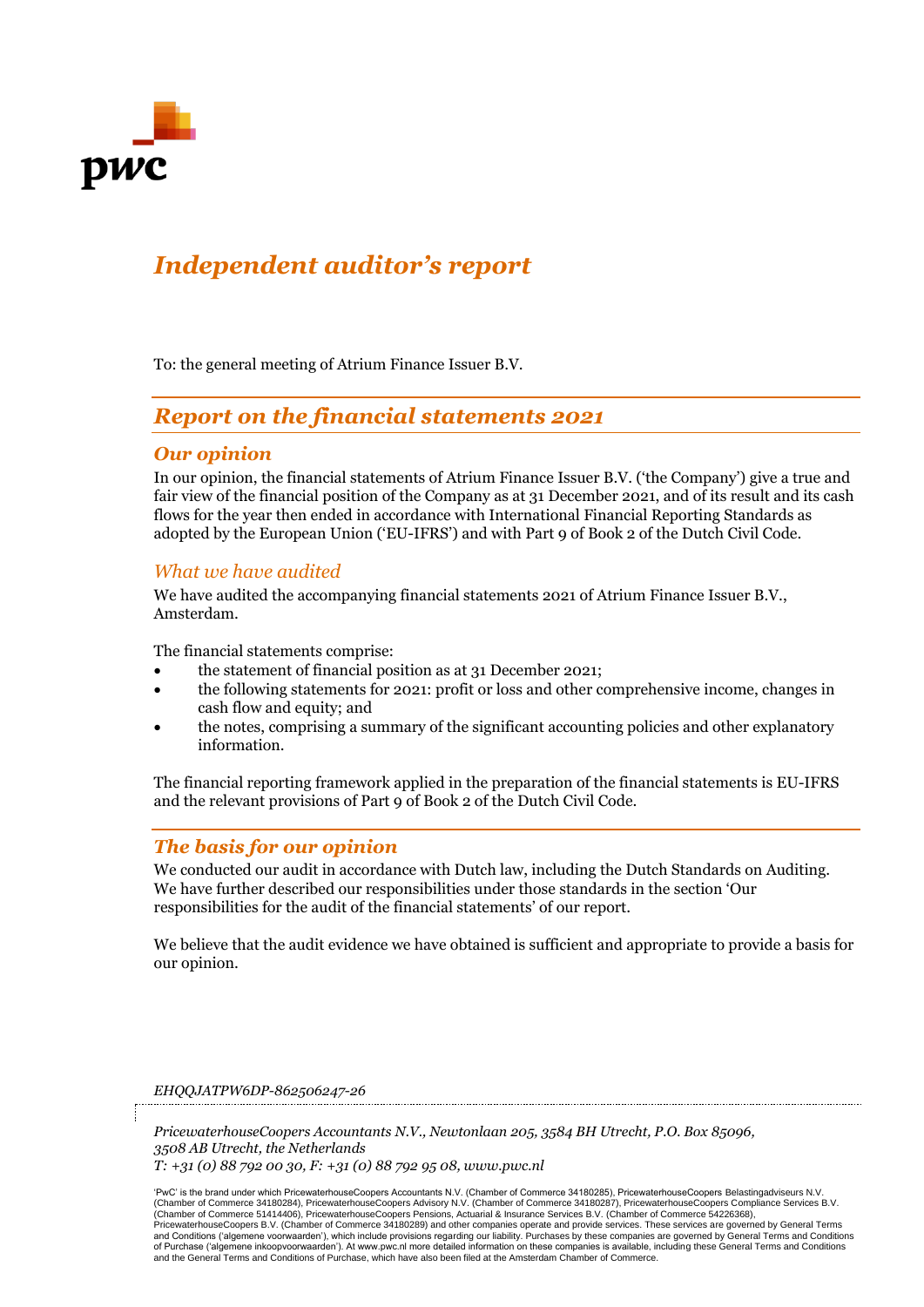

#### *Independence*

We are independent of Atrium Finance Issuer B.V. in accordance with the European Union Regulation on specific requirements regarding statutory audit of public-interest entities, the 'Wet toezicht accountantsorganisaties' (Wta, Audit firms supervision act), the 'Verordening inzake de onafhankelijkheid van accountants bij assuranceopdrachten' (ViO, Code of Ethics for Professional Accountants, a regulation with respect to independence) and other relevant independence regulations in the Netherlands. Furthermore, we have complied with the 'Verordening gedrags- en beroepsregels accountants' (VGBA, Dutch Code of Ethics).

#### *Our audit approach*

We designed our audit procedures with respect to the key audit matters, fraud and going concern, and the matters resulting from that, in the context of our audit of the financial statements as a whole and in forming our opinion thereon. The information in support of our opinion, like our findings and observations related to individual key audit matters, the audit approach fraud risk and the audit approach going concern was addressed in this context, and we do not provide a separate opinion or conclusion on these matters.

#### *Overview and context*

The Company's main activity is the financing of group companies, through bond offerings on the international capital markets. The repayment of the bonds to the investors is guaranteed by Atrium European Real Estate Limited ("AERE"), the ultimate shareholder of the Company, as disclosed in note 1 to the financial statements. We paid specific attention to the areas of focus driven by the operations of the Company, as set out below.

As part of designing our audit, we determined materiality and assessed the risks of material misstatement in the financial statements. In particular, we considered where the managing directors made important judgements, for example, in respect of significant accounting estimates that involved making assumptions and considering future events that are inherently uncertain. In paragraph 2 of the financial statements, the Company describes the areas of judgement in applying accounting policies and the key sources of estimation uncertainty. Given the significant estimation uncertainty and the related higher inherent risks of material misstatement in the valuation of the loan issued to the group company, we considered this matter as a key audit matter as set out in the section 'Key audit matters' of this report. Furthermore, we identified the existence of the loan issued as a key audit matter because of the importance of existence for users of the financial statements.

Other areas of focus, that were not considered as key audit matters, are areas such as the impact of COVID-19 and taxation. We ensured that the audit team included the appropriate skills and competences, which are needed for the audit of a finance company. We therefore included specialists in the area of accounting and taxation in our team.

#### *First-year audit consideration*

After our appointment as the Company's auditors, we developed and executed our audit plan. As part of this plan, we carried out a process of understanding the strategy of the Company, its business, its internal control environment and IT systems. We looked at where and how this effected the Company's financial statements and internal control framework and performed additional substantive testing on the opening balances. Based on these procedures, we obtained sufficient and appropriate audit evidence regarding the opening balances. Furthermore, we prepared our risk assessment, our audit strategy and our audit plan, which we discussed with the managing directors.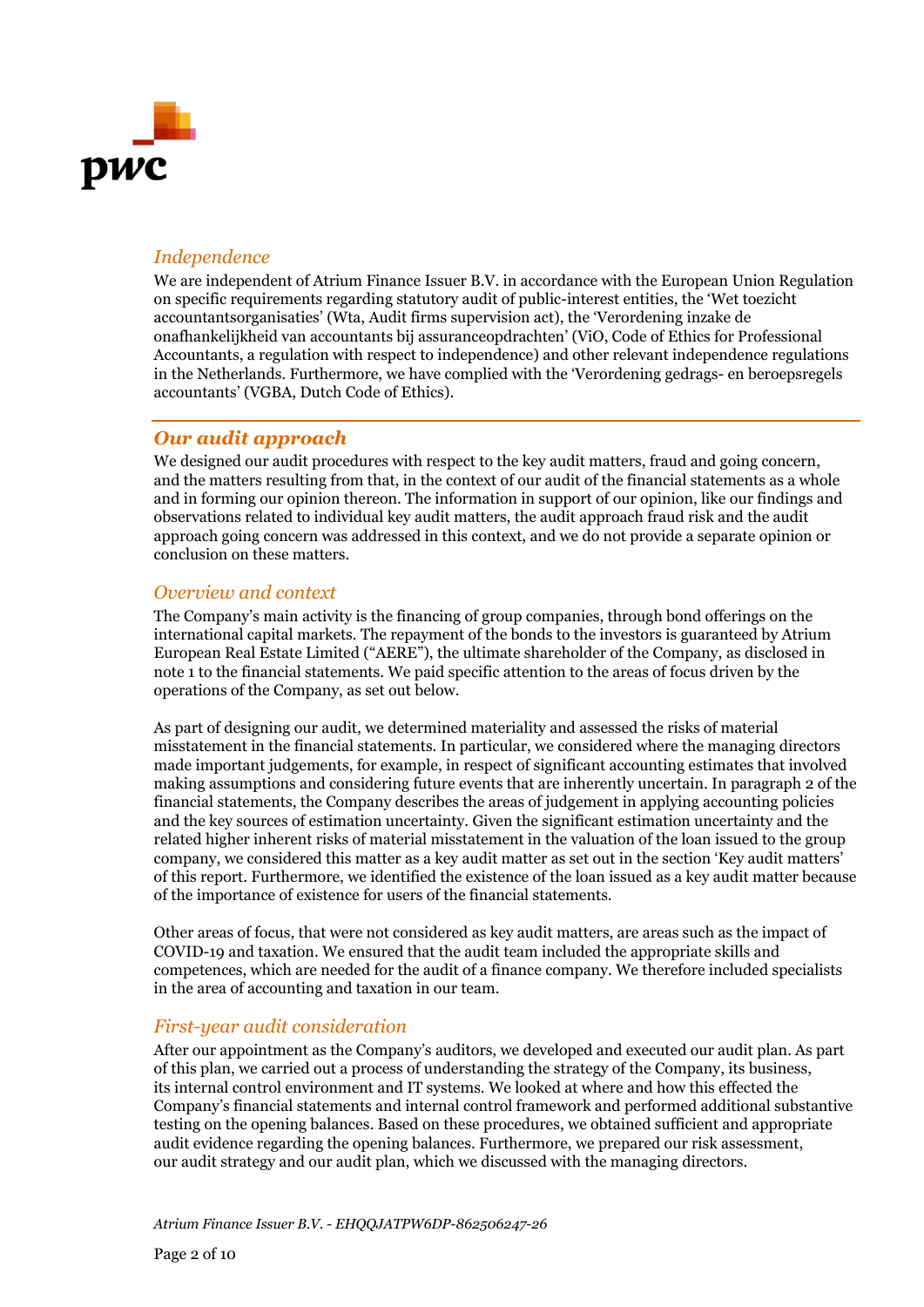

#### *Materiality*

The scope of our audit was influenced by the application of materiality, which is further explained in the section 'Our responsibilities for the audit of the financial statements'.

Based on our professional judgement we determined certain quantitative thresholds for materiality, including the overall materiality for the financial statements as a whole as set out below. These, together with qualitative considerations, helped us to determine the nature, timing and extent of our audit procedures on the individual financial statement line items and disclosures and to evaluate the effect of identified misstatements, both individually and in aggregate, on the financial statements as a whole and on our opinion.

Based on our professional judgement, we determined the materiality for the financial statements as a whole at  $C<sub>1</sub>,470,000$ . As a basis for our judgement, we used 0.5% of total assets since it is a first year audit. We used total assets as the primary benchmark, a generally accepted auditing practice, based on our analysis of the common information needs of the stakeholders.

We also take misstatements and/or possible misstatements into account that, in our judgement, are material for qualitative reasons.

We agreed with the managing directors that we would report to them any misstatement identified during our audit above  $\mathfrak{C}$ 70,000 as well as misstatements below that amount that, in our view, warranted reporting for qualitative reasons.

#### *Audit approach on fraud risks*

We identified and assessed the risks of material misstatements of the financial statements due to fraud. During our audit we obtained an understanding of the Company and its environment and the components of the internal control system. This included the managing directors' risk assessment process, the managing directors' process for responding to the risks of fraud and monitoring the internal control system. Refer to the paragraph Fraud, Integrity and Corruption prevention in the directors' report.

We evaluated the design of the internal control system and in particular internal controls designed to mitigate the fraud risks.

We asked members of the managing directors board whether they are aware of any actual or suspected fraud. As part of our process of identifying fraud risks, we evaluated fraud risk factors with respect to financial reporting on fraud, misappropriation of assets and bribery and corruption. We evaluated whether these factors indicate that a risk of material misstatement due to fraud is present.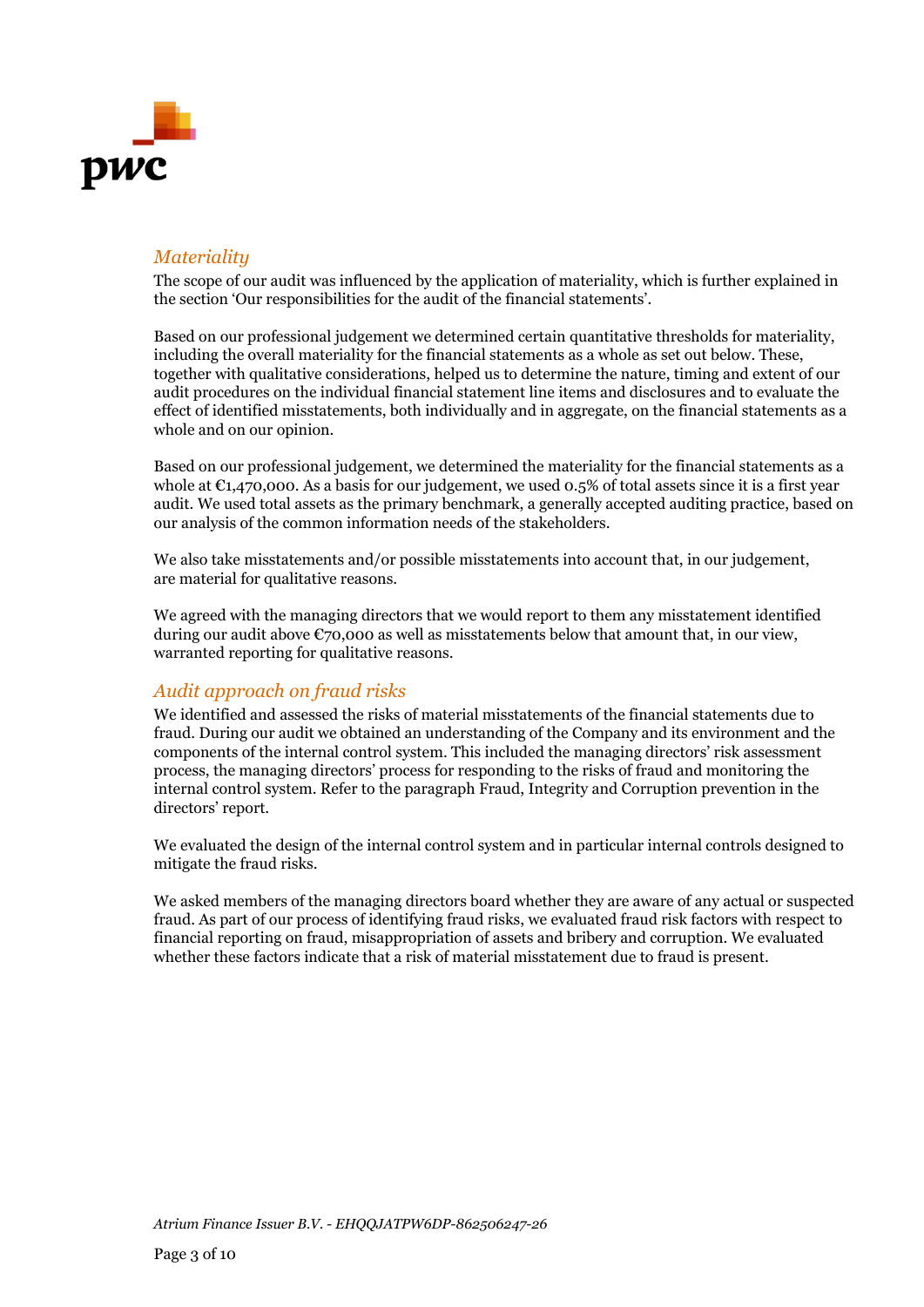

We identified the following fraud risks and performed the following specific procedures:

| <b>Identified fraud risks</b><br>The risk of management override of<br>controls<br>In all of our audits, we need to<br>perform procedures over the risk of<br>management override of controls.<br>This includes the evaluation of a<br>potential misstatement due to fraud<br>based on the potential of the<br>managing directors bias, including | <b>Our audit work and observations</b><br>To the extent relevant to our audit, we have evaluated the design of the<br>internal controls that are intended to mitigate the risk of the<br>management override of controls.<br>We have selected journal entries based on risk criteria and performed<br>specific audit procedures on these, also paying attention to significant<br>transactions outside normal business operations.<br>We also performed specific audit procedures on the managing directors'<br>estimates, with specific attention to the valuation of the loan issued to |  |
|---------------------------------------------------------------------------------------------------------------------------------------------------------------------------------------------------------------------------------------------------------------------------------------------------------------------------------------------------|-------------------------------------------------------------------------------------------------------------------------------------------------------------------------------------------------------------------------------------------------------------------------------------------------------------------------------------------------------------------------------------------------------------------------------------------------------------------------------------------------------------------------------------------------------------------------------------------|--|
| processes for generating and<br>processing journal entries and making                                                                                                                                                                                                                                                                             | the group company. We refer to the section 'Key audit matters' for the<br>performed audit procedures.<br>Our work did not lead to specific indications of fraud or suspicions of<br>fraud regarding the risk of management override of controls by the                                                                                                                                                                                                                                                                                                                                    |  |
| of estimates and significant<br>transactions outside normal business<br>operations.                                                                                                                                                                                                                                                               | managing directors.                                                                                                                                                                                                                                                                                                                                                                                                                                                                                                                                                                       |  |

We incorporated an element of unpredictability in our audit. During the audit we remained alert to indications of fraud. We also considered the outcome of our other audit procedures and evaluated whether any findings were indicative of fraud or non-compliance of laws and regulations.

### *Audit approach going concern*

As disclosed in the section 'Basis of preparation - General' in note 2 of the financial statements, the managing directors performed their assessment of the company's ability to continue as a going concern for at least 12 months from the date of preparation of the financial statements and has not identified events or conditions that may cast significant doubt on the company's ability to continue as a going concern (hereafter: going-concern risks). Our procedures to evaluate managing directors' going-concern assessment included, amongst others:

- considering whether managing directors' going-concern assessment includes all relevant information of which we are aware as a result of our audit through inquiring with the managing directors regarding their most important assumptions underlying their going-concern assessment. Amongst others, management and ourselves took into consideration the impact of COVID-19, the conflict in Ukraine and the impact on the sanctions imposed on Russia and the available credit lines of AERE;
- we evaluated the financial position of the AERE which is the counterparty of loan given, and its ability to repay the notional and interest to the Company, by assessing observable data from rating agencies, current financial data (such as recent financial information and cash flows of AERE) and other publicly available data and by discussing and obtaining information from the group auditor.
- analysing whether the current and the required financing has been secured to enable the continuation of the entirety of the company's operations, including compliance with relevant covenants; and
- performing inquiries of the managing directors as to their knowledge of going-concern risks beyond the period of management's assessment.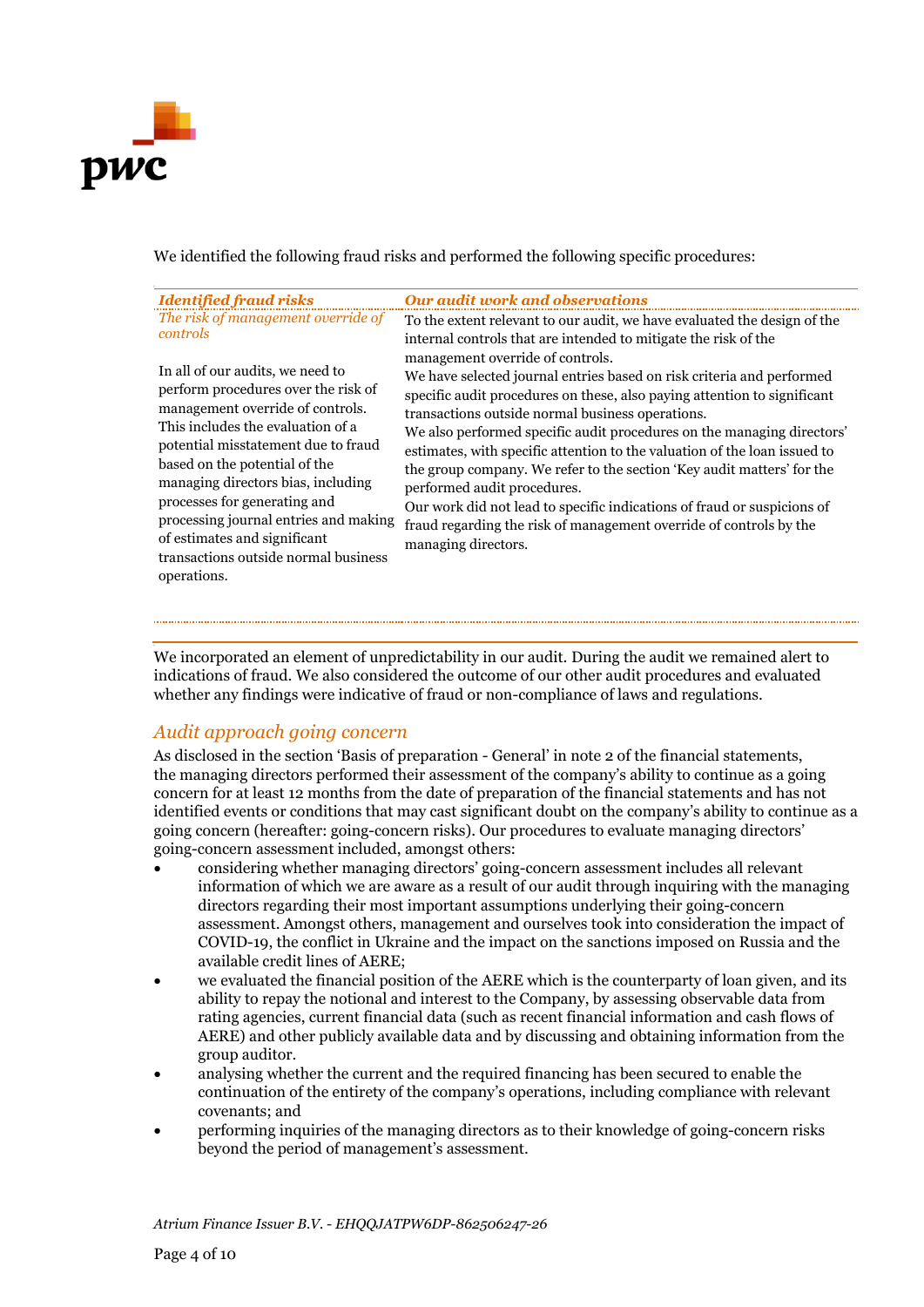

Our procedures did not result in outcomes contrary to the managing directors' assumptions and judgements used in the application of the going-concern assumption.

#### *Key audit matters*

Key audit matters are those matters that, in our professional judgement, were of most significance in the audit of the financial statements. We have communicated the key audit matters to the managing directors. The key audit matters are not a comprehensive reflection of all matters identified by our audit and that we discussed. In this section, we described the key audit matters and included a summary of the audit procedures we performed on those matters.

#### *Measurement of expected credit losses Note 5*

We considered the valuation of the financial assets at amortised cost (being the loan to the group company), as disclosed in note 5 to the financial statements for a total amount of  $\epsilon$ 293,172,191, to be a key audit matter. This is due to the size of the loan and relevant impairment rules. The estimated credit loss of nil is disclosed in Note 5 to the financial statements. The managing directors have determined that the loan to group company is categorised as stage 1 loans, hence only a 12-month expected credit loss ('ECL') has been recognised. As stated in Note 4 to the financial statements, the managing directors of the Company have assessed that there has been an impact of COVID-19 however, AERE has a strong balance sheet and access to adequate credit facilities. As disclosed in note 5 the repayments have been done in accordance with the repayment schedule as included in the underlying loan agreement.

The impairment rules in IFRS 9 are complex and require judgement to calculate the ECL. Amongst other things, this applies to choices and judgements made in the impairment methodology, including the determination of the point in time probability of default ('PD'), the loss given default ('LGD') and the exposure at default ('EAD'). The Loan is repayable on demand, therefore expected credit losses are based on the assumption that repayment of the loan is demanded at the reporting date The managing directors monitor the need for changes in the methods, significant assumptions or the data used in making the accounting estimate by monitoring key performance indicators that may indicate unexpected or inconsistent performance. Mainly with respect to the LGD used in the determination of the expected credit losses, the managing directors have applied significant judgement

*Key audit matter How our audit addressed the matter*

We performed the following procedures to test the managing directors' assessment of the expected credit loss to support the valuation of the loan to AERE group companies:

- We determined that the loan is repayable on demand by assessing the loan agreement.
	- With respect to the ECL calculation, we determined the qualification of the loan as stage 1 loan by assessing the actual performance of the loan (i.e. no significant deterioration of credit risk). We evaluated the financial position of the counterparty of the loan by assessing observable data from rating agencies, the latest available financial information and other publicly available data in order to assess if there are no adverse conditions present suggesting to classify the loan as stage 2 or stage 3 loans. We have assessed the managing directors' position on the impact of COVID-19 on the financial position of the counterparty of the loan to the group company as part of our procedures.
	- For the expected credit loss, we assessed that the impairment methodology and model applied by the Company were in accordance with the requirements of IFRS 9. We assessed that the AERE has sufficient assets which can be made liquid by AERE to repay the loan if the loan is demanded at the reporting date. We have assessed the managing directors' position on the impact of COVID-19 on the forward-looking information as part of our procedures. • We assessed that the PD and LGD and the assumptions, applied by the managing directors, are appropriate, and were based upon the net asset value of AERE which included the indirect

*Atrium Finance Issuer B.V. - EHQQJATPW6DP-862506247-26*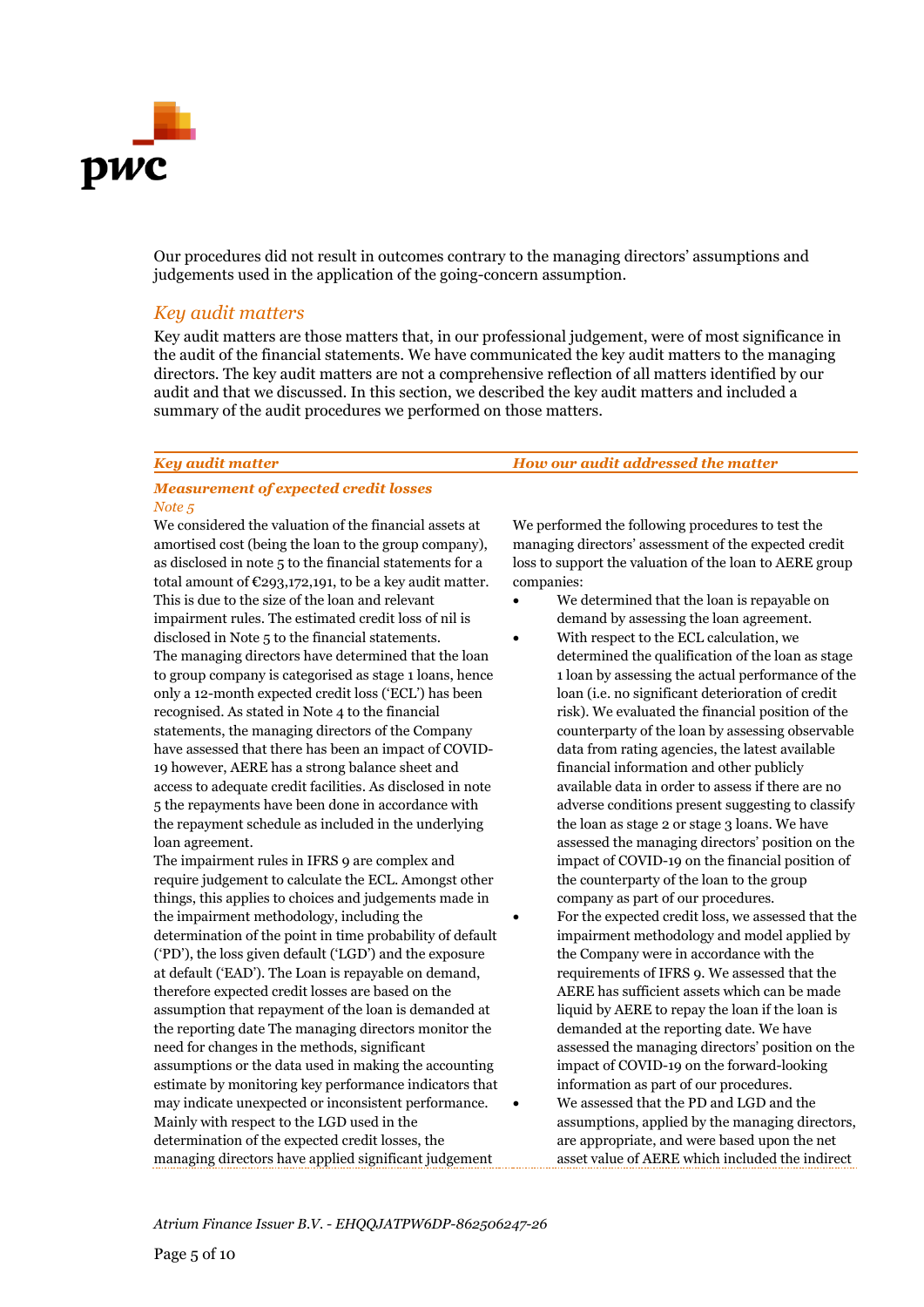

| <b>Key audit matter</b>                                                                                                                                                                                                                                                                                                                                                                                                                                                           | How our audit addressed the matter                                                                                                                                                                                                                                                                                                                                                                                                              |
|-----------------------------------------------------------------------------------------------------------------------------------------------------------------------------------------------------------------------------------------------------------------------------------------------------------------------------------------------------------------------------------------------------------------------------------------------------------------------------------|-------------------------------------------------------------------------------------------------------------------------------------------------------------------------------------------------------------------------------------------------------------------------------------------------------------------------------------------------------------------------------------------------------------------------------------------------|
| since the LGD considers the difference between the<br>outstanding loan receivable at the balance sheet date<br>(exposure at default) and the net asset value of AERE.<br>AERE predominantly holds property companies which<br>own real estate properties carried at fair value.                                                                                                                                                                                                   | investment properties carried at fair value.<br>Further, we assessed indicators for potential<br>managing directors' bias. We have assessed the<br>estimated credit loss as disclosed in the financial<br>statements.                                                                                                                                                                                                                           |
|                                                                                                                                                                                                                                                                                                                                                                                                                                                                                   | We found the managing directors' assessment to be.<br>sufficiently rigorous. Our procedures as set out above<br>did not indicate material differences.                                                                                                                                                                                                                                                                                          |
| Existence of the financial assets at amortised<br>cost<br>Note 5<br>We considered the existence of the financial assets at<br>amortised cost (being the loan to the group company),<br>as disclosed in note 5 to the financial statements for a<br>total amount of $\epsilon$ 293,172,191, to be a key audit matter.<br>Significant auditor's attention is necessary because of<br>the size of the loan and the importance of existence for<br>users of the financial statements. | We performed the following procedures to support the<br>existence of the loan to AERE:<br>We confirmed the existence of the loan with the<br>counterparty.<br>We obtained and reviewed the underlying loan<br>$\bullet$<br>agreement.<br>We performed a substantive analytical<br>$\bullet$<br>procedure on the relationship between the<br>interest expenses versus interest income.<br>We compared interest receipts with bank<br>statements. |

Based on the procedures as set out above, we found no material differences.

### *Unaudited corresponding figures*

We have not audited the financial statements for the 5 months period ended 31 December 2020. Consequently, we have not audited the corresponding figures included in the statement of profit or loss and other comprehensive income, the statement of changes in equity, statement of cash flow and the related notes.

# *Report on the other information included in the annual report*

The annual report contains other information. This includes all information in the annual report in addition to the financial statements and our auditor's report thereon.

Based on the procedures performed as set out below, we conclude that the other information:

- is consistent with the financial statements and does not contain material misstatements;
- contains all the information regarding the directors' report and the other information that is required by Part 9 of Book 2 of the Dutch Civil Code.

We have read the other information. Based on our knowledge and the understanding obtained in our audit of the financial statements or otherwise, we have considered whether the other information contains material misstatements.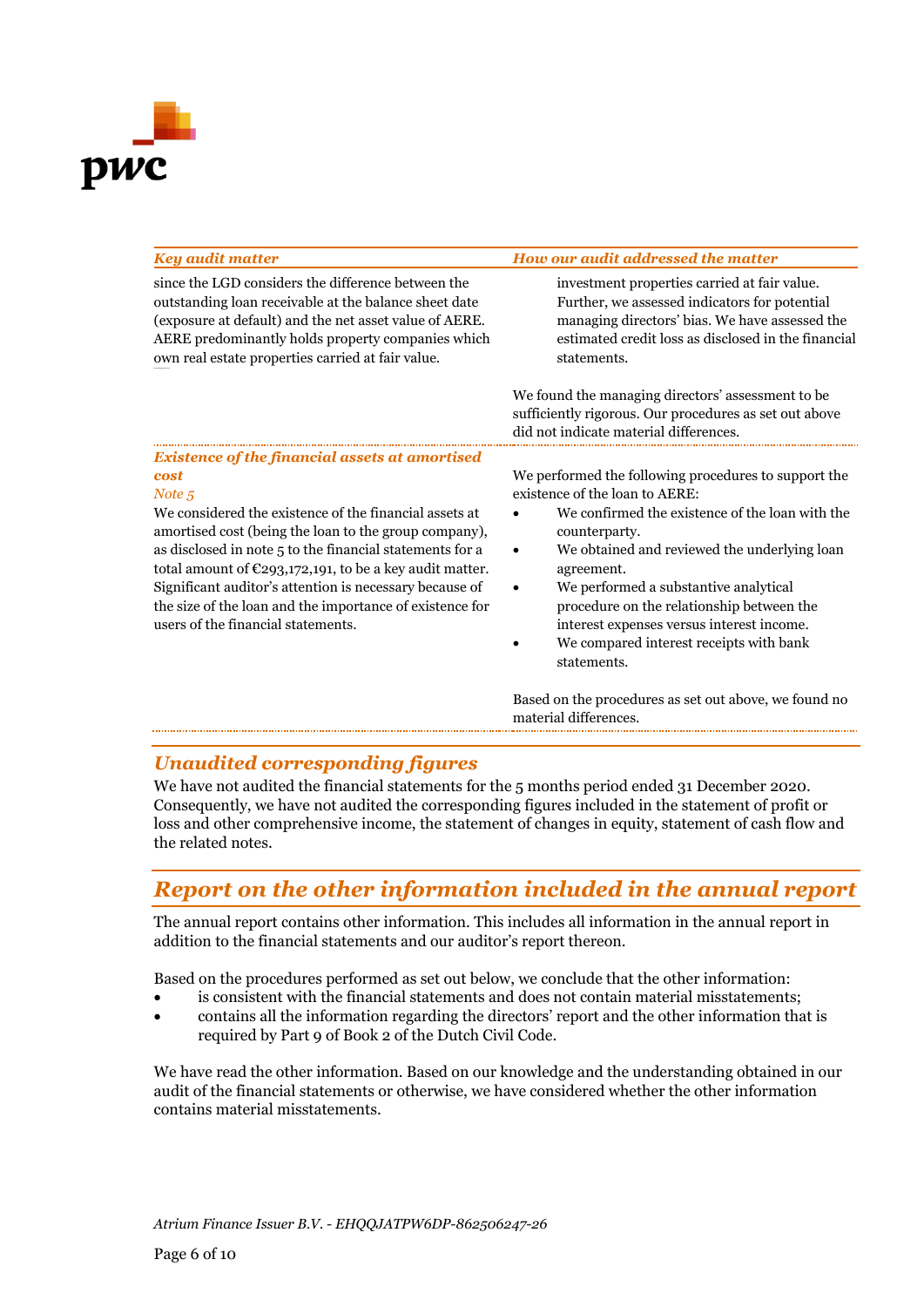

By performing our procedures, we comply with the requirements of Part 9 of Book 2 of the Dutch Civil Code and the Dutch Standard 720. The scope of such procedures was substantially less than the scope of those procedures performed in our audit of the financial statements.

The managing directors is responsible for the preparation of the other information, including the directors' report and the other information in accordance with Part 9 of Book 2 of the Dutch Civil Code.

# *Report on other legal and regulatory requirements*

#### *Our appointment*

This is the first year that we are appointed as auditors of Atrium Finance Issuer B.V. by the managing directors. This followed the passing of the engagement letter dated 16 December 2021 and now represents a total period of uninterrupted engagement of 1 year.

#### *No prohibited non-audit services*

To the best of our knowledge and belief, we have not provided prohibited non-audit services as referred to in article 5(1) of the European Regulation on specific requirements regarding statutory audit of public-interest entities.

#### *Services rendered*

We have rendered no other services for the period to which our statutory audit relates, in addition to the audit that we have provided to the Company.

# *Responsibilities for the financial statements and the audit*

### *Responsibilities of the managing directors*

The managing directors are responsible for:

- the preparation and fair presentation of the financial statements in accordance with EU-IFRS and Part 9 of Book 2 of the Dutch Civil Code; and for
- such internal control as the managing directors determines is necessary to enable the preparation of the financial statements that are free from material misstatement, whether due to fraud or error.

As part of the preparation of the financial statements, the managing directors are responsible for assessing the Company's ability to continue as a going concern. Based on the financial reporting frameworks mentioned, the managing directors should prepare the financial statements using the going-concern basis of accounting unless the managing directors either intend to liquidate the Company or to cease operations or has no realistic alternative but to do so. The managing directors should disclose in the financial statements any event and circumstances that may cast significant doubt on the Company's ability to continue as a going concern.

### *Our responsibilities for the audit of the financial statements*

Our responsibility is to plan and perform an audit engagement in a manner that allows us to obtain sufficient and appropriate audit evidence to provide a basis for our opinion. Our objectives are to obtain reasonable assurance about whether the financial statements as a whole are free from material misstatement, whether due to fraud or error and to issue an auditor's report that includes our opinion.

*Atrium Finance Issuer B.V. - EHQQJATPW6DP-862506247-26*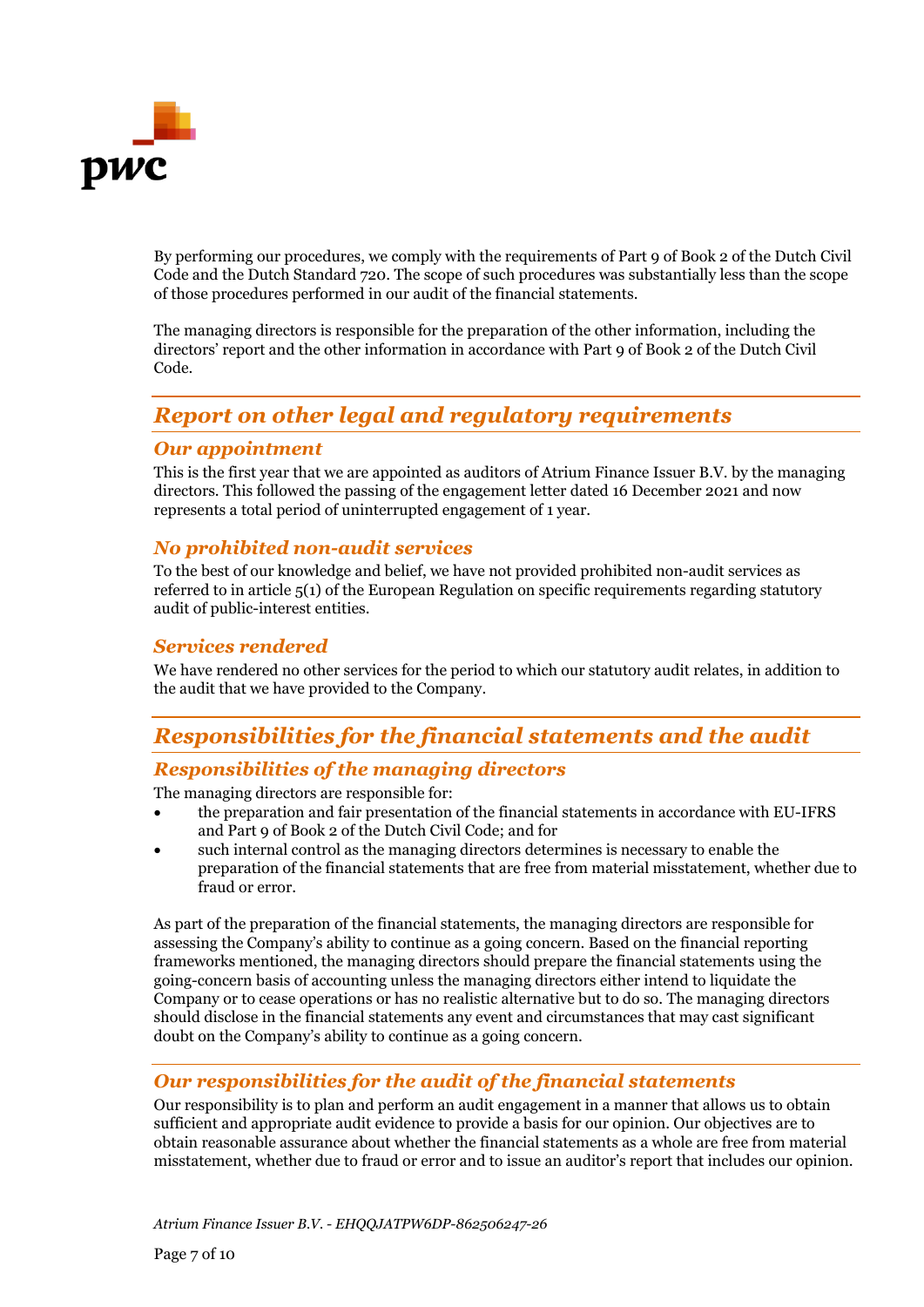

Reasonable assurance is a high but not absolute level of assurance, which makes it possible that we may not detect all material misstatements. Misstatements may arise due to fraud or error. They are considered material if, individually or in the aggregate, they could reasonably be expected to influence the economic decisions of users taken on the basis of the financial statements.

Materiality affects the nature, timing and extent of our audit procedures and the evaluation of the effect of identified misstatements on our opinion.

A more detailed description of our responsibilities is set out in the appendix to our report.

Utrecht, 8 June 2022 PricewaterhouseCoopers Accountants N.V.

Original has been signed by T.M.B. van de Lagemaat RA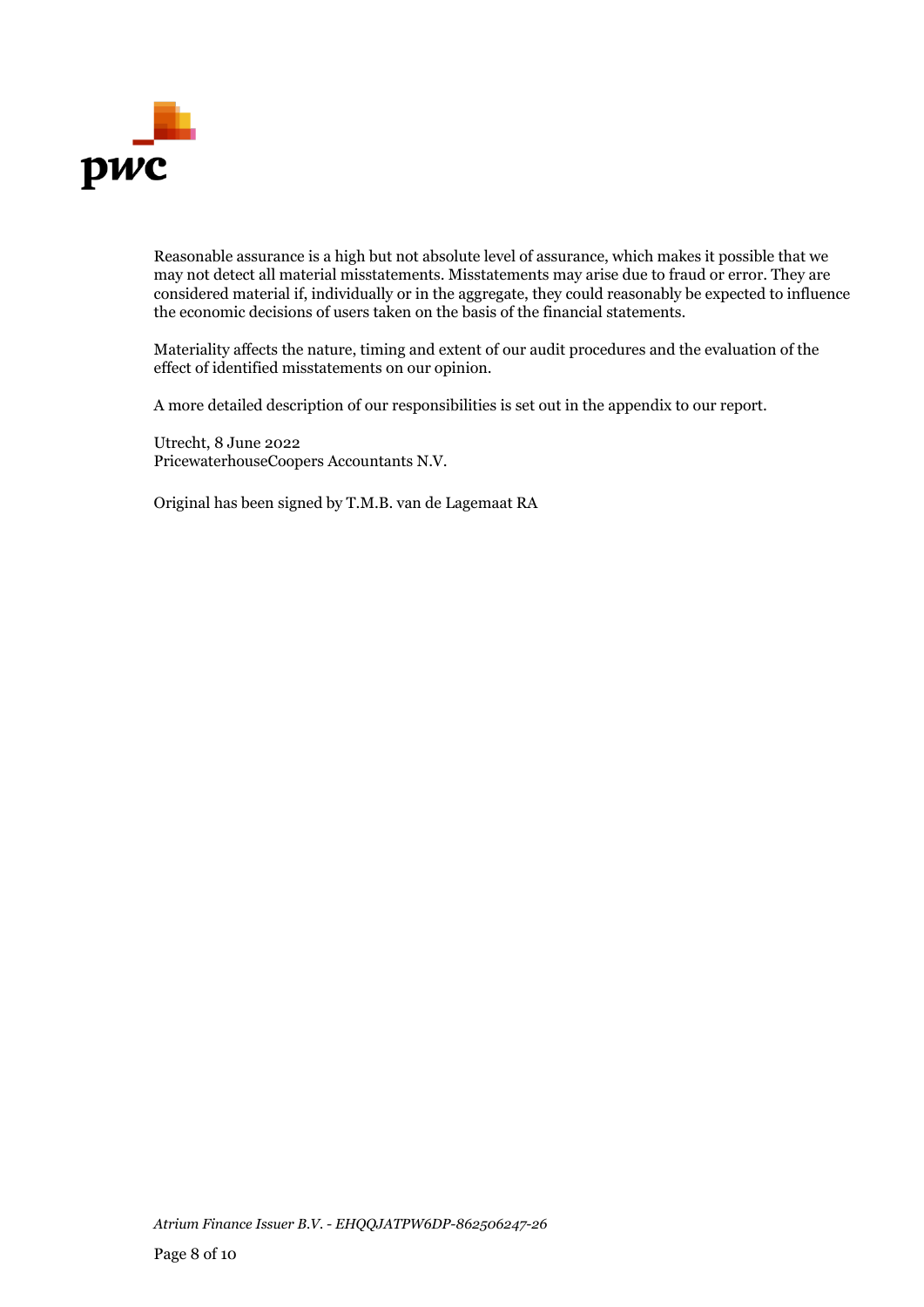

# *Appendix to our auditor's report on the financial statements 2021 of Atrium Finance Issuer B.V.*

In addition to what is included in our auditor's report, we have further set out in this appendix our responsibilities for the audit of the financial statements and explained what an audit involves.

### *The auditor's responsibilities for the audit of the financial statements*

We have exercised professional judgement and have maintained professional scepticism throughout the audit in accordance with Dutch Standards on Auditing, ethical requirements and independence requirements. Our audit consisted, among other things of the following:

- Identifying and assessing the risks of material misstatement of the financial statements, whether due to fraud or error, designing and performing audit procedures responsive to those risks, and obtaining audit evidence that is sufficient and appropriate to provide a basis for our opinion. The risk of not detecting a material misstatement resulting from fraud is higher than for one resulting from error, as fraud may involve collusion, forgery, intentional omissions, misrepresentations, or the intentional override of internal control.
- Obtaining an understanding of internal control relevant to the audit in order to design audit procedures that are appropriate in the circumstances, but not for the purpose of expressing an opinion on the effectiveness of the Company's internal control.
- Evaluating the appropriateness of accounting policies used and the reasonableness of accounting estimates and related disclosures made by the managing directors.
- Concluding on the appropriateness of the managing directors' use of the going-concern basis of accounting, and based on the audit evidence obtained, concluding whether a material uncertainty exists related to events and/or conditions that may cast significant doubt on the Company's ability to continue as a going concern. If we conclude that a material uncertainty exists, we are required to draw attention in our auditor's report to the related disclosures in the financial statements or, if such disclosures are inadequate, to modify our opinion. Our conclusions are based on the audit evidence obtained up to the date of our auditor's report and are made in the context of our opinion on the financial statements as a whole. However, future events or conditions may cause the Company to cease to continue as a going concern.
- Evaluating the overall presentation, structure and content of the financial statements, including the disclosures, and evaluating whether the financial statements represent the underlying transactions and events in a manner that achieves fair presentation.

We communicate with the managing directors regarding, among other matters, the planned scope and timing of the audit and significant audit findings, including any significant deficiencies in internal control that we identify during our audit. In this respect, we also issue an additional report to the managing directors in accordance with article 11 of the EU Regulation on specific requirements regarding statutory audit of public-interest entities. The information included in this additional report is consistent with our audit opinion in this auditor's report.

We provide the managing directors with a statement that we have complied with relevant ethical requirements regarding independence, and to communicate with them all relationships and other matters that may reasonably be thought to bear on our independence, and where applicable, related actions taken to eliminate threats or safeguards applied.